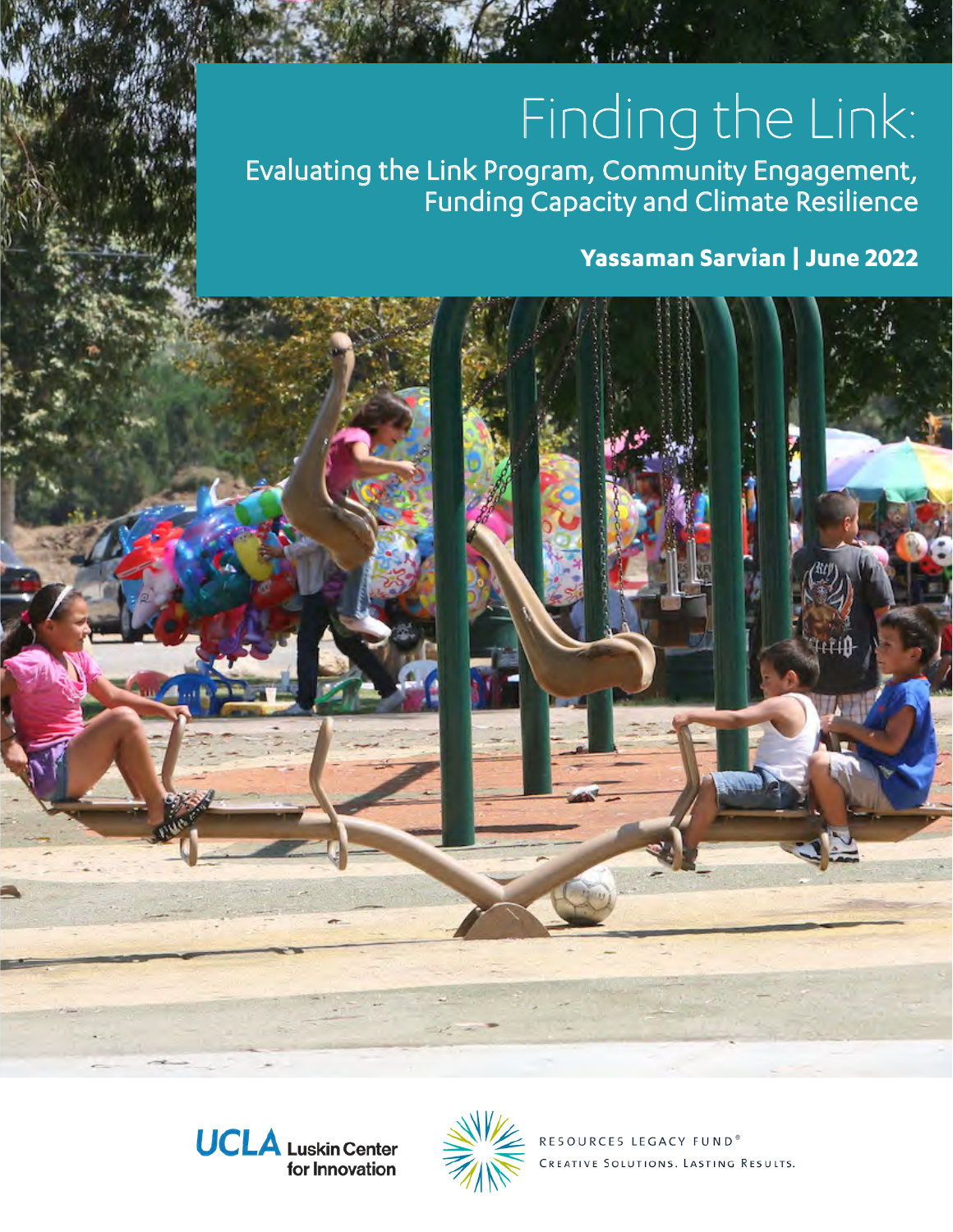# Finding the Link

### **Evaluating the Link Program, Community Engagement, Funding Capacity, and Climate Resilience**

Client: Resources Legacy Fund

Advisor: Liz Koslov

Prepared by: Yassaman Sarvian

June 2022

A comprehensive project submitted in partial satisfaction of the requirements for the degree of Master in Urban & Regional Planning.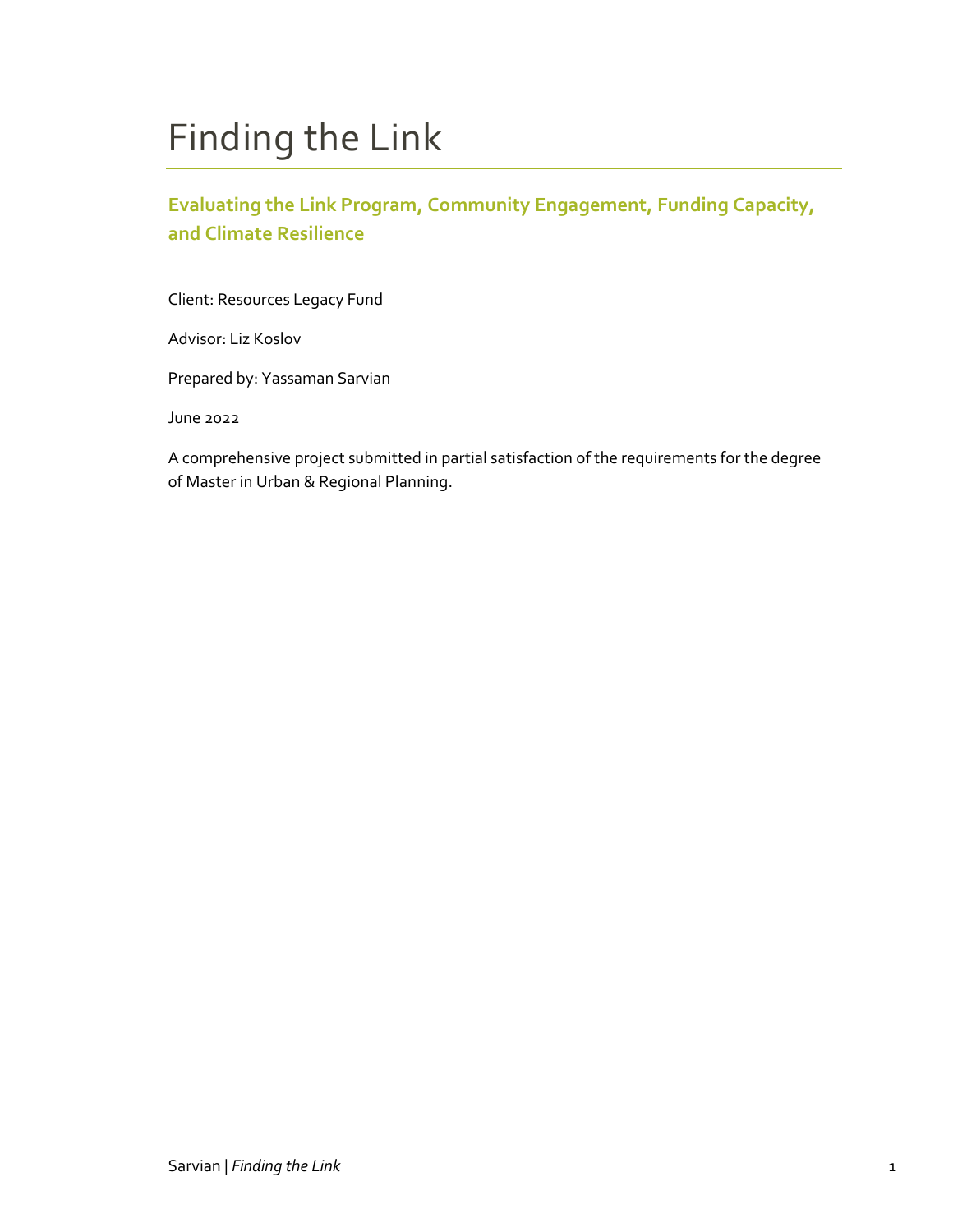# <span id="page-2-0"></span>**Disclaimer**

This report was prepared in partial fulfillment of the requirements for the Master in Urban and Regional Planning degree in the Department of Urban Planning at the University of California, Los Angeles (UCLA). It was prepared at the direction of the Department and of Resources Legacy Fund as a planning client. The views expressed herein are those of the authors and not necessarily those of the Department, the UCLA Luskin School of Public Affairs, UCLA as a whole, or the client.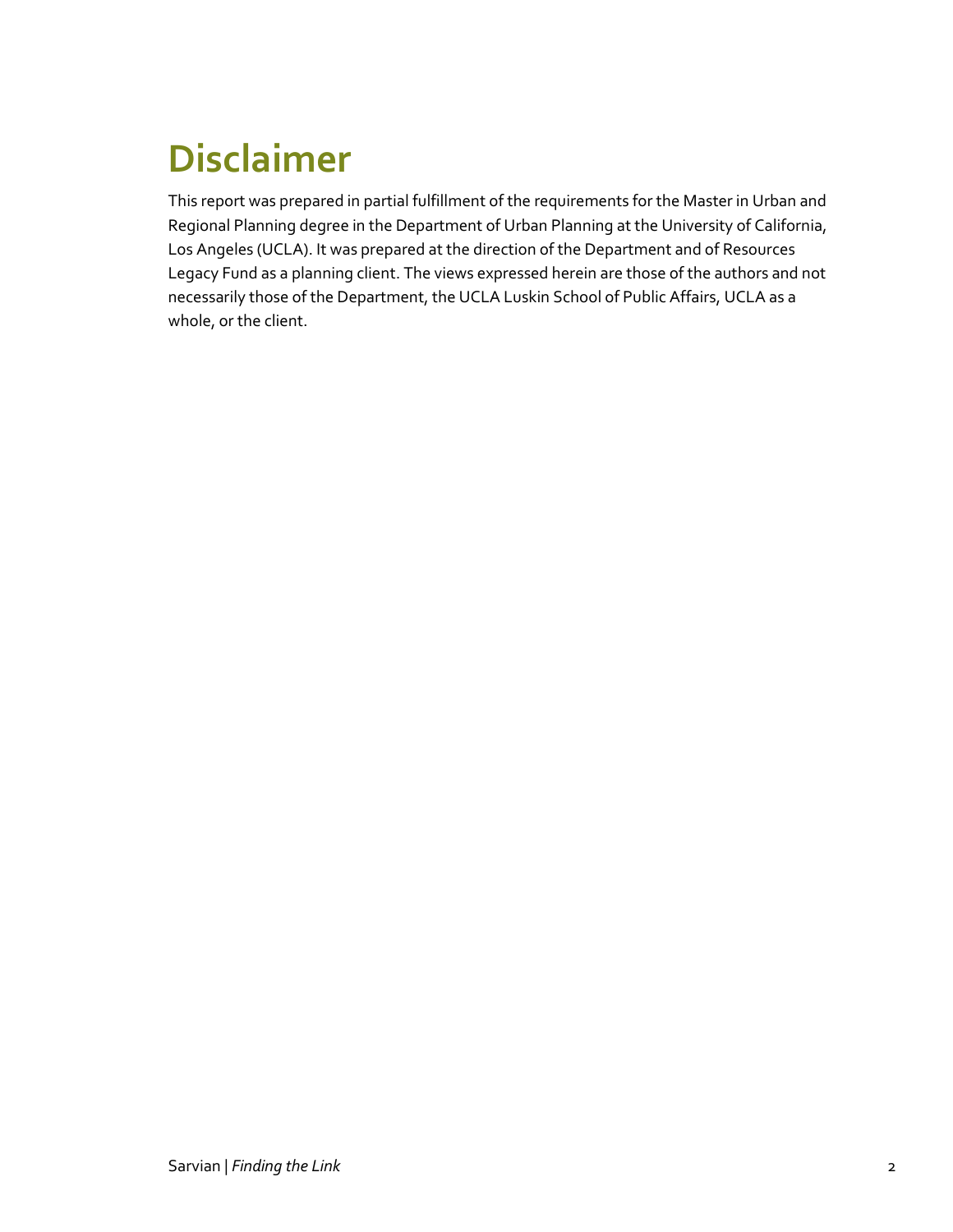# **Table of Contents**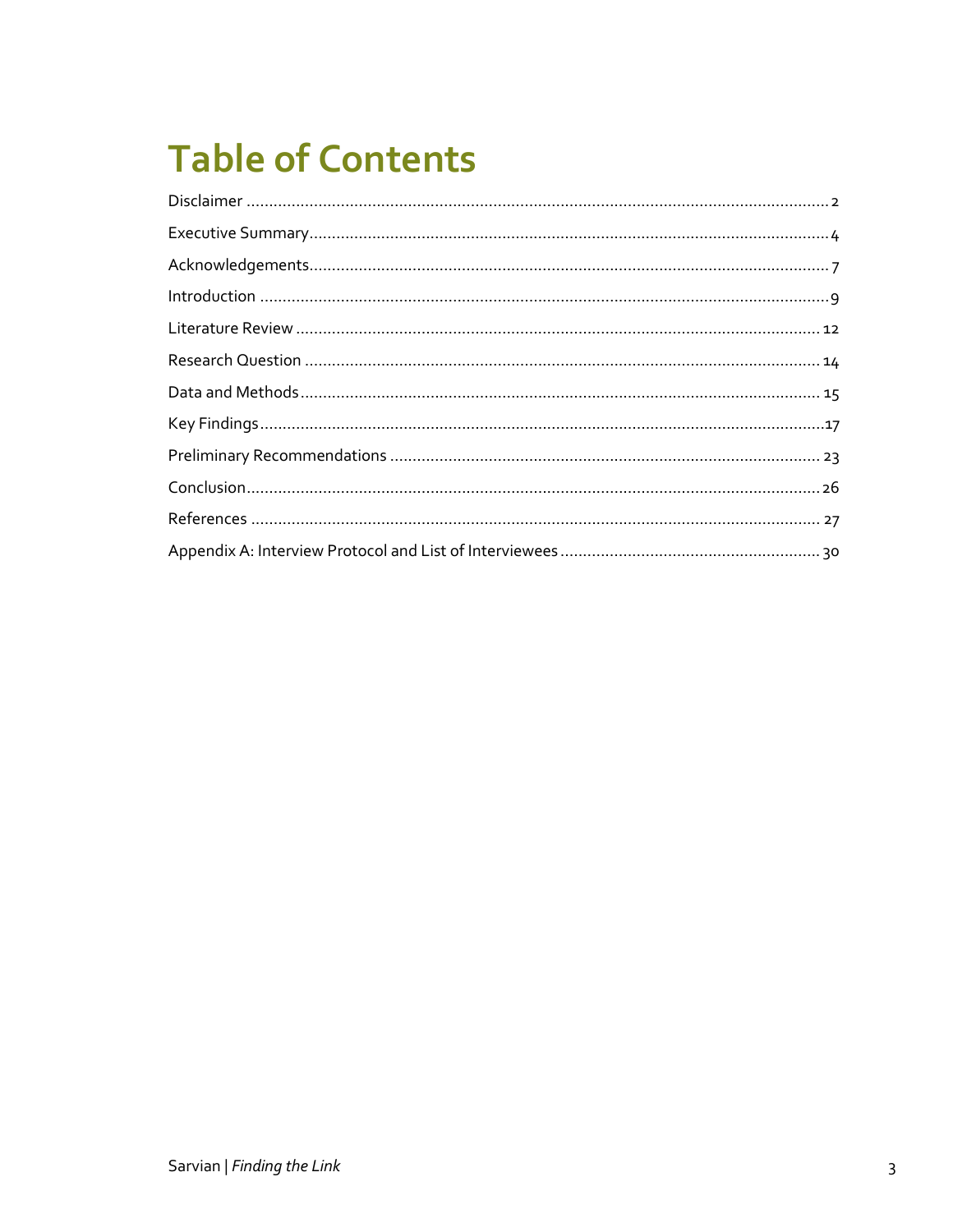# <span id="page-4-0"></span>**Executive Summary**

Residents have radically unequal access to parks in Los Angeles County, and organizations that work toward bringing more parks to 'park poor' neighborhoods struggle to obtain public and private funding. The Link Advocates, Governments, Families and Parks initiative (or "Link") was established in July 2019 through a strategic partnership between Resources Legacy Fund, First 5 LA, and The Rosalinde and Arthur Gilbert Foundation to create a model of collaborative, community-driven, meaningful engagement between community members, advocates, and government partners to build healthier communities through parks and green infrastructure. The Link Program supports community-based organizations (or "CBOs") by expanding their civic and planning capacities to access local, state, and private funding to help bridge access to parks in under-invested communities such as the cities of Maywood, Cudahy, and El Monte, as well as Panorama City, a community within the City of Los Angeles.

Equitable park access is even more crucial in the context of climate change, which disproportionately impacts historically excluded communities of color. Literature has shown that park access, along with other forms of green infrastructure, can enhance community resilience to climate events like heat waves and flooding. However, research and interviews have shown that the term 'climate resilience' itself is not commonly used in community-level discourse. Rather, it is more frequently used as a broad 'buzz' term within public policy and academia to advance climate goals. This has resulted in a gap between communities, agencies, and public policy makers when it comes to understanding how capital projects like parks are related to terms like 'climate resilience'. This research therefore examines how participants in the Link Program understand the relationship between their park planning work and climate resilience, and assesses the potential for the Program to engage with underrepresented communities to further fund opportunities for climate resilience.

Using an observational, descriptive research methodological approach, I conducted ten semistructured interviews with CBOs, funders, local agencies and representatives from elected officials' offices who were associated with or familiar with the Link Program to understand their experience with the Program, their community engagement approach under Link, the ways in which climate change and resilience are connected to park planning, and their experiences with accessing funding for parks and green infrastructure.

My research revealed several important findings. Overall, interview respondents expressed a positive experience with the Link Program and felt it was a step toward bridging the gap between park-poor communities and access to funding. Respondents did not feel that the Link Program prioritized or made a direct connection between community engagement and climate resilience, as Link-related community engagement works to address the park needs of the community more so than to introduce new terminology, revealing the extent to which 'climate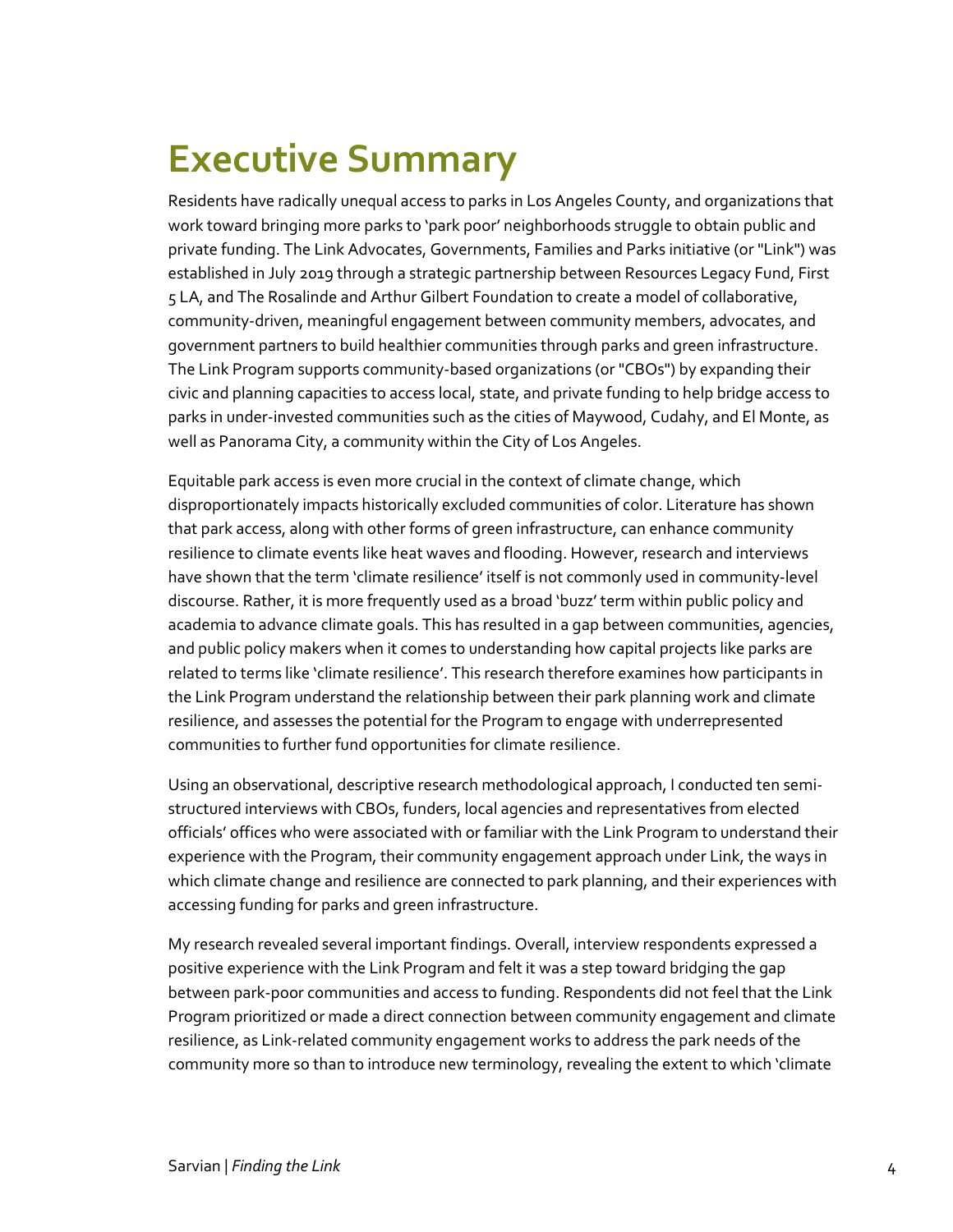resilience' remains perceived as part of an elite and top-down discourse, rather than a grassroots agenda and discourse. This gap between community conversations and agency lingo speaks to a larger, systemic issue with how policy and funding interventions are developed, categorized, and structured in ways that limit the ability of historically excluded communities to access and determine the uses of those funds.

There is disagreement as to whether there is sufficient funding for park projects; multiple interviewees stated that there was insufficient funding available for park projects, while other interviewees believed that the funding was sufficient, but accessing it posed the greater challenge. CBOs also struggle to understand the application process for grants and how to be competitive.

A few respondents expressed frustration at the difficulties of obtaining technical assistance, or answers to funding cycle questions from funding agencies. When asked if they would be interested in applying for a hypothetical state funding grant focused on communityempowered climate resilience projects, all responded that they would apply, but roughly half expressed that they would apply with the caveat that they would want the funding structured to truly empower community engagement and project development.

Based on my findings, I offer three recommendations for consideration by policy makers, funders (in the philanthropic field), and public agency grant-makers. Policy makers should cultivate stronger linkages between CBOs and support increased access to community technical assistance for funding. Future legislation should allocate funding for talented grant writers to be accessible to CBOs who work in communities that have struggled to obtain funding in the past. Similar to how other state agencies provide technical assistance to underfunded communities, programs like Transformative Climate Communities (TCC) should be looked to as examples of how to provide robust technical assistance. More funding legislation should be passed that is focused on community-empowered climate resilience projects, with a stronger weight on community engagement and flexible project development. Grant-makers, especially at local and state agencies, should improve interdepartmental communication and coordination pertaining to application requirements, and increase flexibility and efficiencies within agencies if they are eager to disperse funds equitably and promptly. Philanthropy plays a pivotal role in providing flexible funding for opportunities to conduct community capacity building and engagement. Funders should continue to serve as the link between government technical assistance and communities. Future iterations of the Link Program and other programs like Redesign LA<sup>[1](#page-5-0)</sup> and TCC<sup>[2](#page-5-1)</sup> that prioritize a community driven planning process are

<span id="page-5-1"></span><span id="page-5-0"></span><sup>&</sup>lt;sup>1</sup> ReDesign LA is a strategic initiative of the Council for Watershed Health, Water Foundation, and other program partners who, like the Link Program, provide technical assistance and accompaniment in "building the capacity of small municipalities, school districts, and local CBOs to develop and implement multi-benefit projects that integrate stormwater capture and climate resiliency" (ReDesgin LA 2022). Unlike the Link Program, ReDesign LA is focused on projects relating to the Safe, Clean, Water Program (Measure W).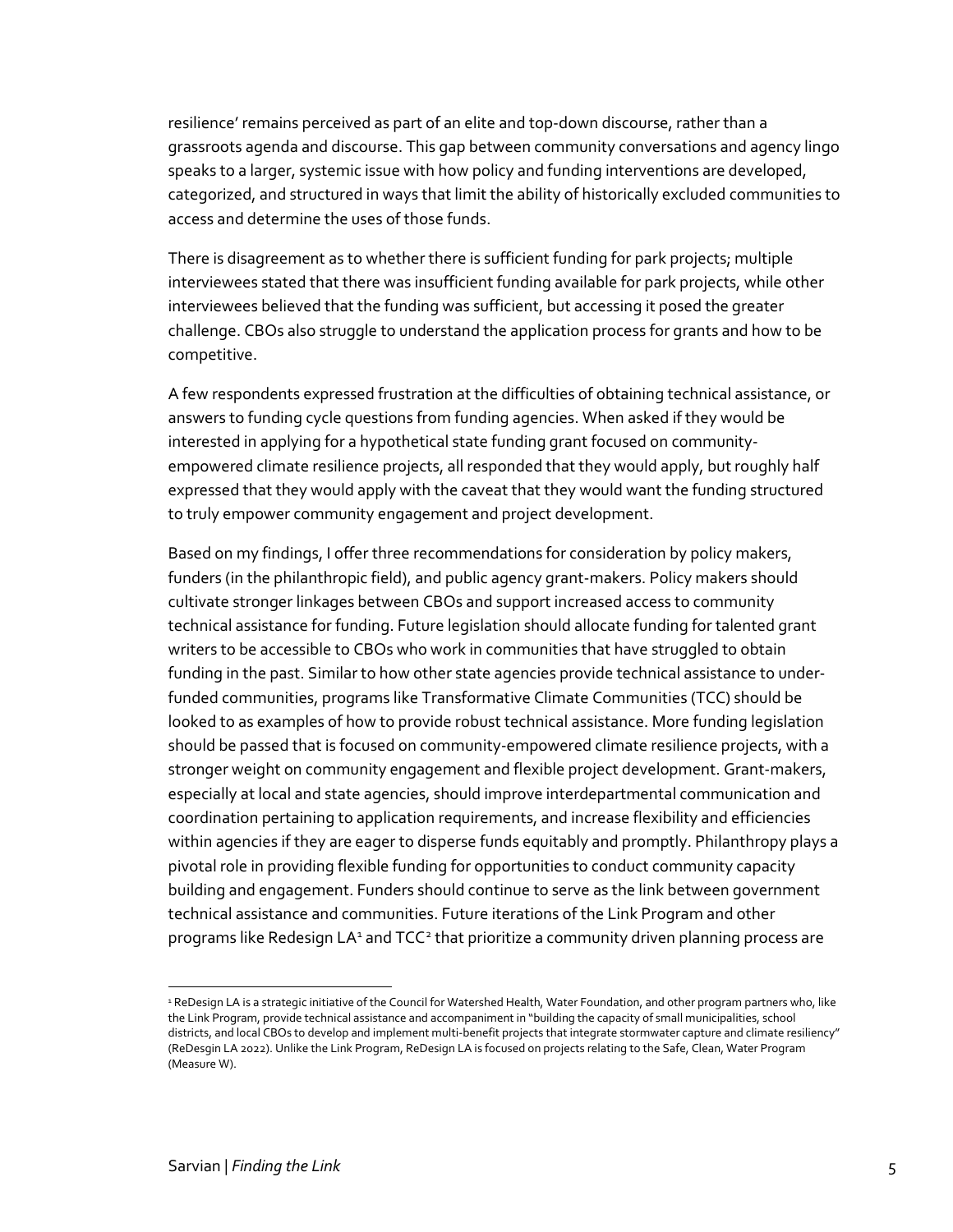needed. The philanthropic sector should also look to prioritize broader community needs and private-public partnerships.

More funding and assistance are needed in park-poor communities; future research can help understand how to establish a funding application evaluation system that is free from bias yet is equitable in distributing funds to communities that need it the most. Additionally, further research is needed on the intersection of climate resilience, community engagement, and environmental justice, as the gaps in this scholarship are felt at the community level – this research can help identify gaps in collaboration and possibly funding.

<sup>2</sup> Transformative Climate Communities (TCC) program funds development and infrastructure projects that achieve major enviornmental, health, and economic benefits in California's most disadvantaged communities. TCC is one of many California Climate Investment Programs (SGC 2022)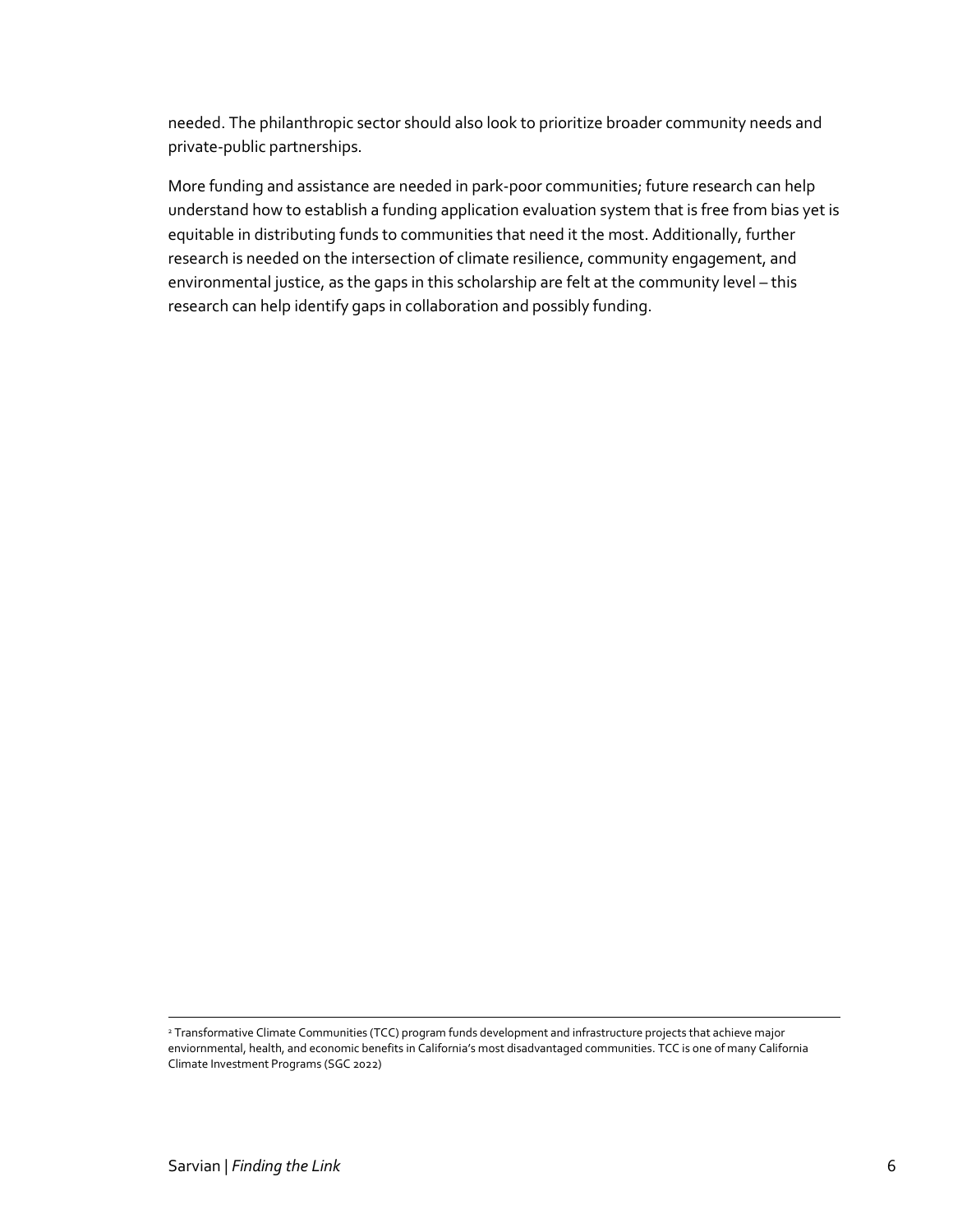# <span id="page-7-0"></span>**Acknowledgements**

I was blessed with incredible luck and had the opportunity to work with an amazing group of people for this capstone project. This capstone would truly not be possible without the contributions, guidance, and accompaniment of the following individuals, both during the creation of this report, and, in some cases, in prior work involved with the Link Program. I wish to offer my sincerest gratitude and appreciation to the following individuals and institutions for their time and mentorship.

### **Faculty Advisor**

**LIZ KOSLOV**, Ph. D. Assistant Professor Department of Urban Planning, UCLA Luskin School of Public Affairs Institute of the Environment and Sustainability

### **Client**

#### **ALFREDO GONZALEZ**

Director, Southern California Resources Legacy Fund

#### **Mentorship Support**

#### **EVELYN BLUMENBERG, Ph. D.**

Professor Department of Urban Planning Director, Lewis Center for Regional Policy Studies UCLA Luskin School of Public Affairs

#### **COLLEEN CALLAHAN**

Co-Executive Director Luskin Center for Innovation UCLA Luskin School of Public Affairs

#### **JON CHRISTENSEN**

Adjunct Assistant Professor Institute of the Environment and Sustainability Laboratory for Environmental Narrative Strategies UCLA Luskin Center for Innovation Center for Digital Humanities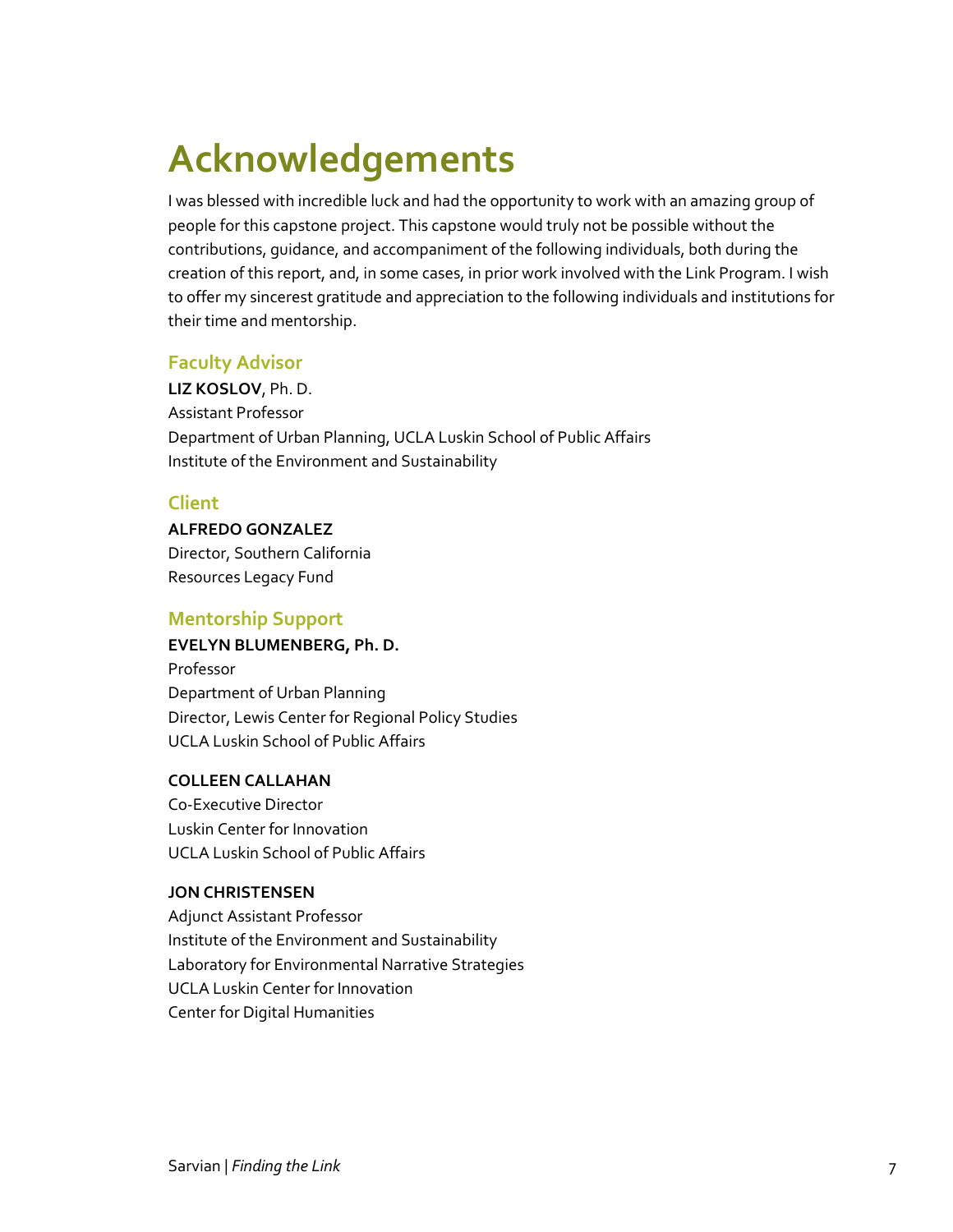#### **MADELINE WANDER**

Doctoral Student, Urban Planning UCLA Luskin School of Public Affairs

Last, but not least, I wish to thank the individuals and organizations who generously gave me their time to participate in interviews. Thank you to Active San Gabriel Valley, Communities for a Better Environment, First 5 LA, Los Angeles County Regional Parks and Open Space District, the Los Angeles Neighborhood Land Trust, Office of Los Angeles City Council President Nury Martinez, Pacoima Beautiful, People for Mobility Justice, and Trust for Public Land, for sharing your time, knowledge, and valuable input for this report. Any errors or misinterpretations in this report are mine and mine alone.

<span id="page-8-0"></span>*The UCLA Luskin Center for Innovation provided financial support for this study via a Graduate Research Grant.*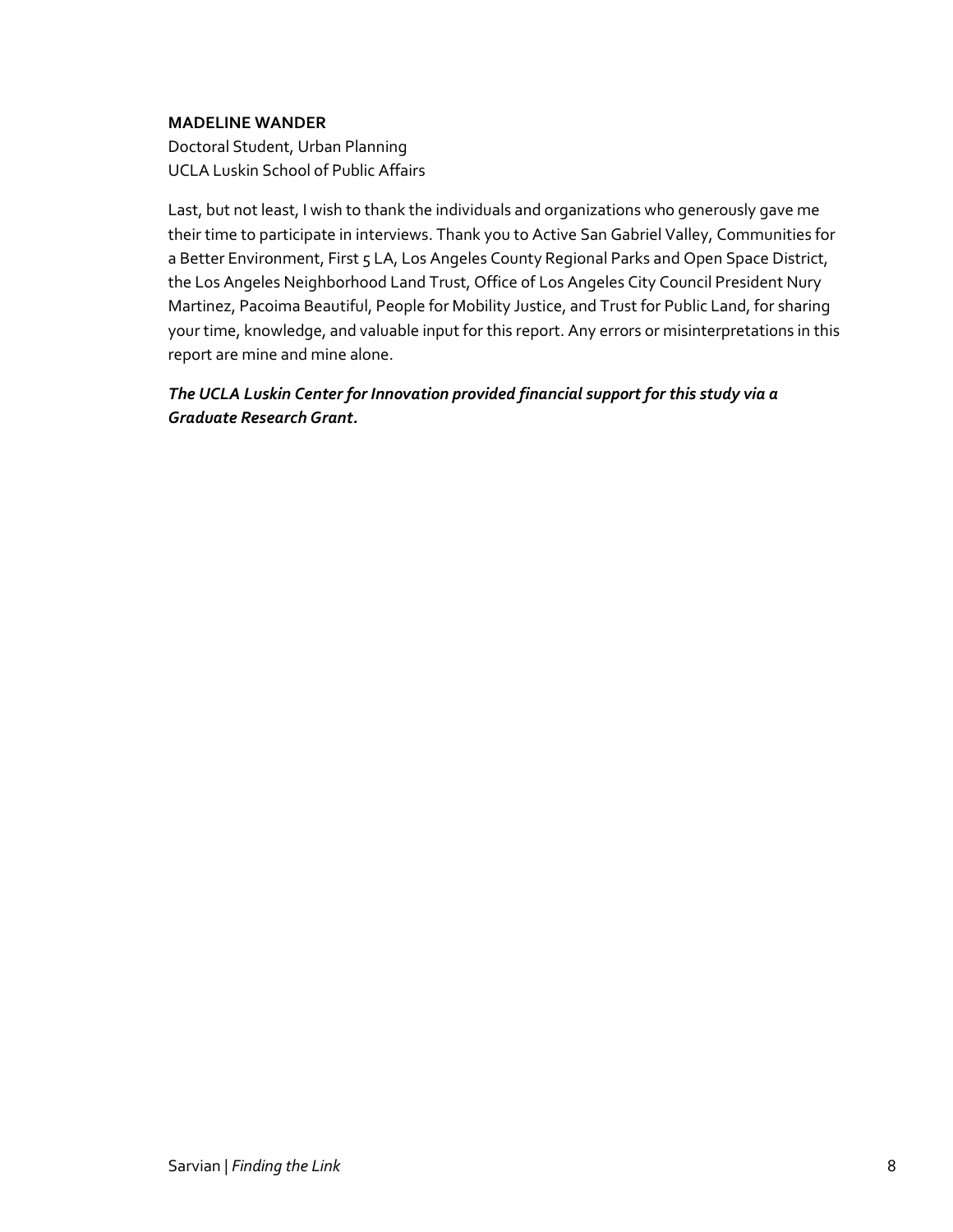### **Introduction**

Los Angeles County is embarking on dramatic transformations to its built environment, funded by ballot initiatives that created large ongoing funding sources for parks, stormwater management, and transportation. However, as the USC Equity Research Institute (ERI, formerly PERE) noted in its 2018 report *Measures Matter*, a lack of capacity in some underserved, under-resourced communities, particularly in government agencies and community-based organizations—as well as a lack of inclusion of parents, families and residents in decision-making processes—has led to an inability to compete for, and receive, these public infrastructure grants. The Link Program was developed through a collaboration between Resources Legacy Fund (RLF), First 5 LA, The Rosalinde and Arthur Gilbert Foundation, LA County Regional Parks and Open Space District, and the Wellness Foundation to: build the capacity of carefully selected under-resourced communities, community-based organizations (CBOs), park and green infrastructure advocates, and local governments in Los Angeles County to make the systems change necessary to solve this problem; secure public grants for parks and green infrastructure projects in the short term; create a pipeline of fundable projects for the medium to long term; and sustain this capacity, momentum, and success over the long term. Four selected communities have served as proving grounds for the Link strategy: the City of El Monte (located in the San Gabriel Valley), the cities of Maywood and Cudahy (located in South East Los Angeles), and Panorama City (located in the San Fernando Valley).

The UCLA Luskin Center for Innovation is currently evaluating the Link Program to identify what works, what does not, and the gaps that need to be filled to create successful ongoing equitable parks, green infrastructure, and community development. Its evaluation is conducted concurrently with the Program as a participatory action research project to provide ongoing, real-time feedback to the Link Program. At the end of the two-year pilot program (summer 2022), the Luskin Center will provide a final evaluation report on lessons learned and recommendations for scaling the Link Program.

The purpose of this capstone research is to provide a second concurrent evaluation of the Link Program, one which evaluates the efficacy of community engagement processes surrounding the theories, terms, and conversations pertaining to climate resilience. This capstone pays particular attention to parks and green infrastructure as strategies for informing and preparing community members for the impacts of climate change, through the lens of the Link Program.

### **Context and Background**

Residents in Los Angeles County's historically excluded communities have for years voiced concerns surrounding the lack of investment in their built environment. This impacts the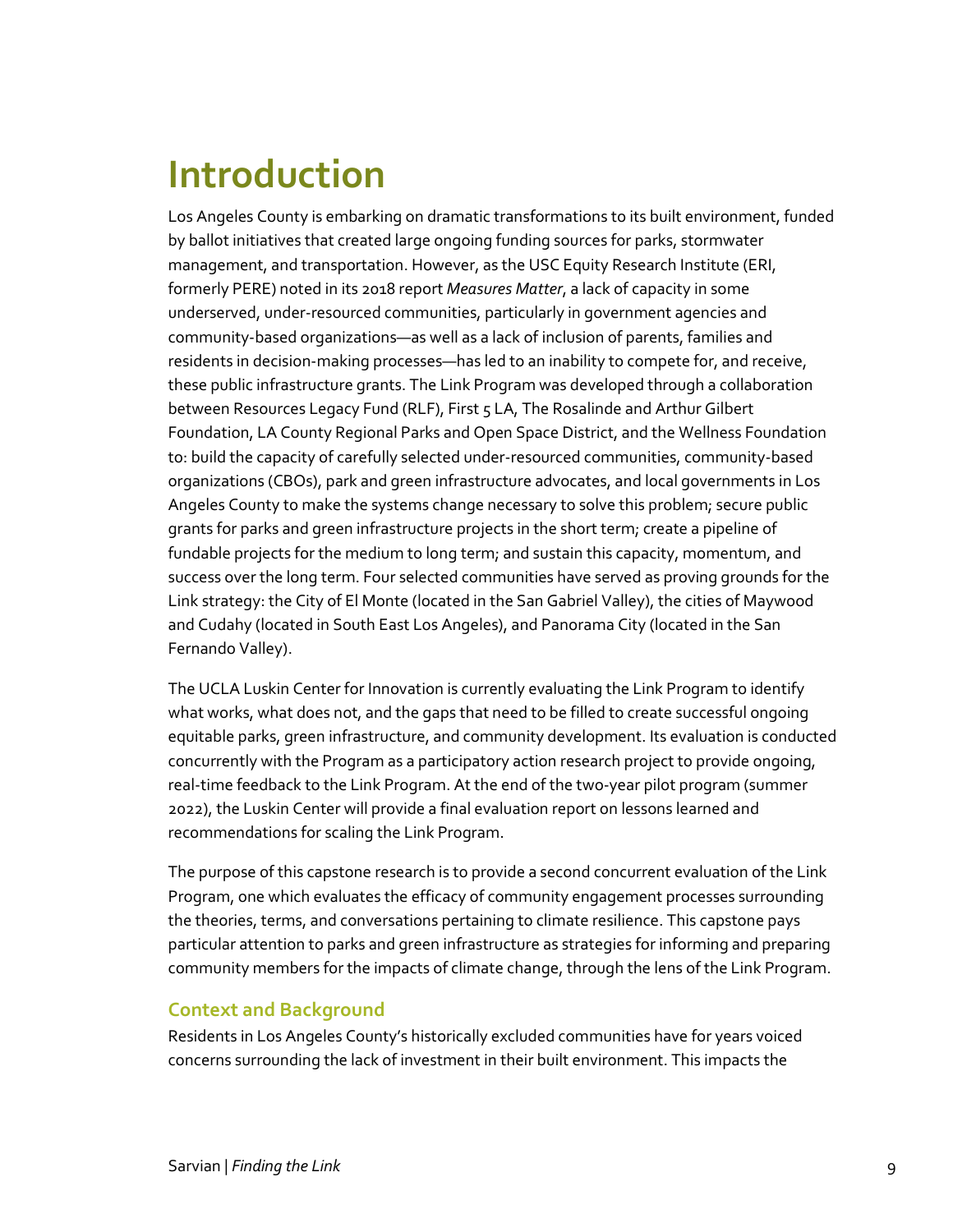growth, learning, and development of families, especially children, and can exacerbate existing physical and mental health concerns and isolate families that are already socially isolated (First 5 LA 2022).

Los Angeles County voters approved various ballot measures in November 2016 and 2018 with the intention to invest public funding into infrastructure that will improve the sustainability, connectivity, and livability of the region. As a result, Los Angeles County voters supported the investment of billions of dollars from Measures W, H, A, and M (referred to as 'WHAM') in clean water, housing and homeless services, parks and open spaces, transportation, and climate resilience (Christensen & Prichard 2021). Approved in 2016, Measure M would focus on the build out of the region's transportation infrastructure, and Measure A on parks, open space, and green infrastructure. In 2017 Measure H was approved, which would raise approximately \$355 million each year for homelessness services and housing, and in 2018 Measure W was approved, which would raise approximately \$300 million yearly for stormwater projects (Drake 2019).

With the implementation of such measures came a call to ensure these funding sources were investing equitably across all communities within Los Angeles County. In responding to this substantial amount of investment, the Los Angeles Funders' Collaborative commissioned the University of Southern California (USC) Program for Environmental and Regional Equity (PERE, now known as USC Equity Research Institute) to develop the *Measures Matter* report (First 5 LA 2022). Published in January 2018, the report created a framework, definition and principles for equitable implementation, offered a process for achieving equity, as well as metrics to track and ensure progress of the development of Measures A and M (USC Equity Research Institute 2022). Importantly, it also identified a key barrier to expanding open space in low-income, historically excluded neighborhoods: a lack of capacity amongst government agencies and community-based organizations, as well as a lack of inclusion of residents in the decisionmaking process. This has resulted in the distribution of funding resources to wealthier areas, directly impacting the health and thrivance<sup>[3](#page-10-0)</sup> of children who, because of where they live, do not have access to parks and open spaces (First 5 LA 2022).

In response to PERE's report, Resources Legacy Fund (RLF) and First 5 LA formed a strategic partnership, the Link Advocates, Governments, Families, and Park Initiative (Link). Modeled after a successful collaboration in the City of El Monte, Link has been operating as a pilot program for two years in the cities of El Monte, Maywood and Cudahy, and the community of Panorama City in the City of Los Angeles. Through joint partnerships between CBOs, technical service providers, and local government, Link works to build healthier communities through Measure A funding. Since this initial cohort, Link has welcomed a South LA and Long Beach

<span id="page-10-0"></span><sup>&</sup>lt;sup>3</sup> The term "thrivance" is defined by the Thrivance Project as follows: "The word "thrivance" is a direct reference to intersectionality. Thrivance theory asserts that the solutions and responses to interlocking systems of oppression must be interlocking systems which lead to holistic thriving." (Thrivance Project 2022)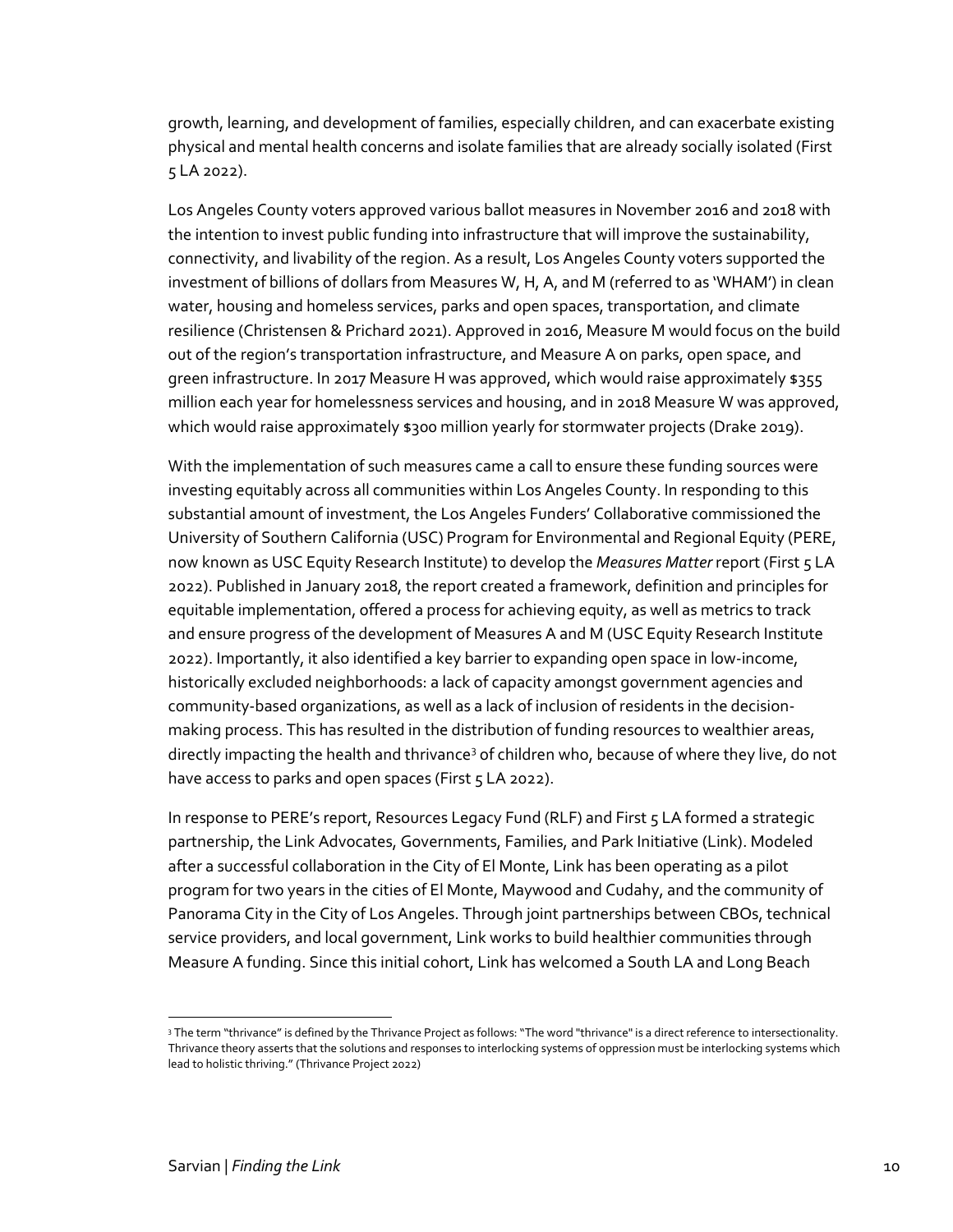<span id="page-11-0"></span>working group. However, given the timing and schedule of this capstone project, the South LA and Long Beach groups were not included in this study.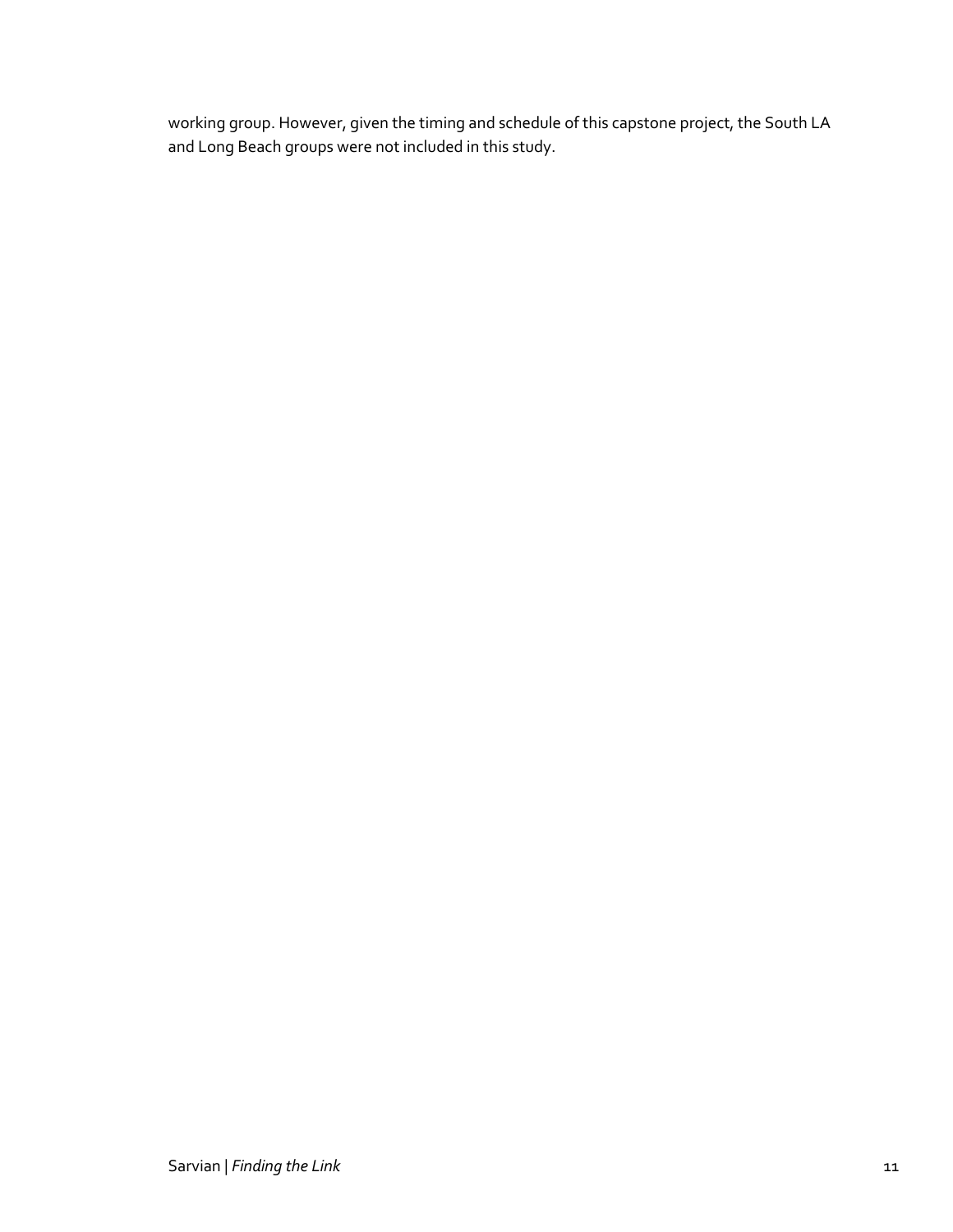### **Literature Review**

Despite its parks-focused lens, the Link Program's objectives and efforts tie into a larger discourse pertaining to planning for climate resilience in ways that enhance environmental and climate justice. Climate change is a global issue with local effects that vary within a single city, given that access to green infrastructure like parks and tree canopy can contribute to significant differences in temperature and flood risk (Hoffman 2021; Rosso et al 2022; Schuch et al 2017). The United Nations Framework Convention on Climate Change (UNFCCC) outlined in their vision statement of climate resilience a world where people, livelihoods, businesses and economies, and environmental systems are resilient. Specifically, the vision emphasizes the need to finance local communities to achieve climate justice for all, leaving no one behind (UNFCCC 2020). This people-centered approach mirrors the Link Program's goal, which focuses on providing park-poor communities with the civic capacity and funding sources necessary to develop green infrastructure for low-income neighborhoods in Los Angeles County and thus financial systems to support resilience-oriented infrastructure.

An extensive body of literature developed over the last ten years connects environmental justice with not only the uneven distribution of environmental hazards but also amenities like urban parks (Byrne, Wolch, and Zhang 2009; Wolch et al 2005). As elaborated by Byrne, Wolch, and Zhang, environmental justice can be considered both a theoretical framework and a civilrights based social movement that "seeks to understand how environmental benefits and harms are ethno-racial and socio-economically differentiated among urban populations", and "attempts to ameliorate incidents of inequity" (2009). In recent years, environmental justice discourse has expanded to include climate change and climate justice, as growing concerns for needs like food and energy are central to environmental justice organizing (Schlosberg 2013). Many scholars state that climate justice grew alongside the environmental justice movement (Jenkins 2018; Williams & Doyon 2019; Schlosberg & Collins 2014), but gaps and tensions exist between the two discourses. While climate justice is discussed in elite academic and NGO circles, as well as grassroots movements and CBOs, environmental justice remains most strongly associated with the latter (Schlosberg & Collins 2014). This may be changing, but was nonetheless noted as a persistent issue in interviews for this capstone research.

The term 'climate resilience' alone can conjure multiple definitions and meanings. Soden et al. (2015) explain that the notion of "be[ing] resilient" can include people, places, things, buildings, and systems, along with the relationships between these entities and the variety of forces they could be resilient against (p. 3). Other scholarship applies the term resilience to mental or physical health, ecosystem services, technology, or other industries (Friend & Moench 2013; Tyler & Moench 2012; Meerow & Stults 2016; Meerow et al. 2016). The World Bank, in a 2014 study examining their community-driven development portfolio to assess the potential for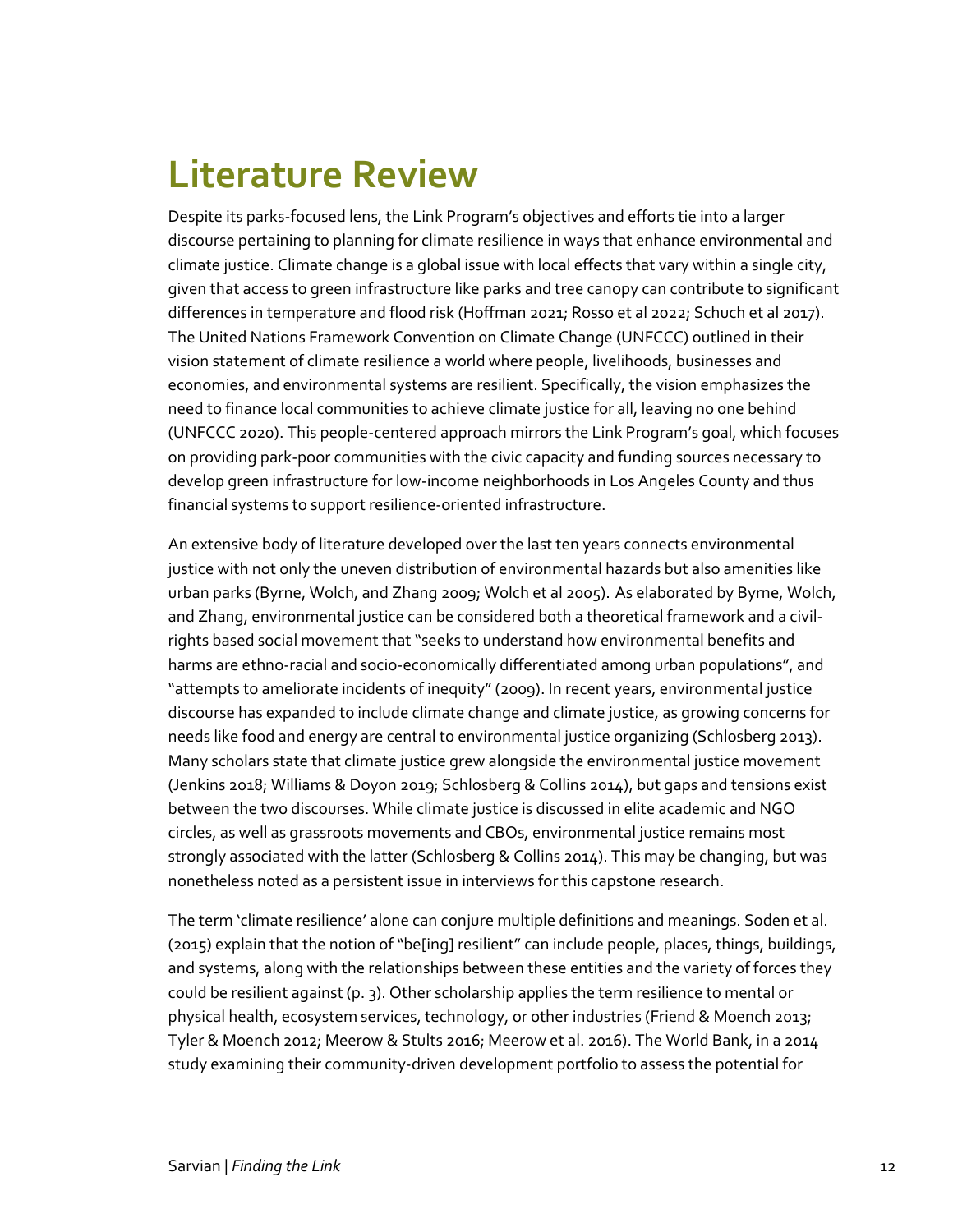building climate resilience of vulnerable communities, defined climate resilience as "actions that seek to reduce sensitivity to or increase adaptive capacity in the face of extreme weather events or longer-term climate changes" (Arnold et al., 2014). Similarly, the Center for Climate and Energy Solutions (CCES) defines climate resilience as the ability to "anticipate, prepare for, and respond to hazardous events, trends, or disturbances related to climate" (2021). For the purposes of this research, I draw upon Arnold et al.'s (2014) and the Center for Climate and Energy Solutions' (CCES) definition of climate resilience and emphasize urban climate resilience given the geographic landscape of my study area (Los Angeles County) to ground this research in a definition that focuses on prioritizing people to ensure they and their environments are resilient from climate events.

While there is an abundance of information pertaining to the history of environmental justice and injustice within the Los Angeles metropolitan region (Sister et al 2010; Holifield 2001; Pastor et al 2002; Pulido et al 2013; Byrn et al 2009; Wolch et al 2005), little scholarship exists as yet on climate resilience and justice at the urban scale in California, particularly as it relates to the role of community engagement in resilience planning. International case studies exist, revealing the importance of conducting active and inclusive engagement with historically excluded communities, and engaging key stakeholders at the local, regional, and federal level to guide city-level resilience planning (Baybay, C. S., & Hindmarsh, R. 2019; Sharma, Singh & Singh 2014).

When it comes to advancing climate action generally, Pearson et al. (2017) note that race, ethnicity, socioeconomic status, and gender can independently and systematically shape people's thoughts and opinions on climate change and their motivations to address it. These underlying factors can also influence participant engagement and consensus. As Moser and Pike (2015) illustrate, planners and municipal leaders struggle to engage with community members regarding climate adaptation. This is due to the challenge of communicating the urgency of climate change when there is a "spatial distance and temporal delay between cause and impact"; acute climate skepticism and denial; a lack of training on how to meet growing "emotional distress, hopelessness, and despair" in communities; and lack of communication and engagement capacity in the form of resources, leading to an "often total disengagement" or "active resistance to 'top-down' initiatives"(Moser and Pike 2015). These reasons point to a persistent "climate gap" between the needs of the most vulnerable communities and the global-scale focus of much climate planning and governance (Gaillard 2012), despite increasing recognition of the need to equitably plan for local-level urban impacts.

The existing literature suggests several ways to address this gap. Chavez and Gavin (2018), through their research practice involving Indigenous knowledge, utilized an analytical framework that involved an adaptable scale of community participation and establishing a set of indicators of responsible research practice with Indigenous communities. Along with an established conceptual framework focused on improving community engagement through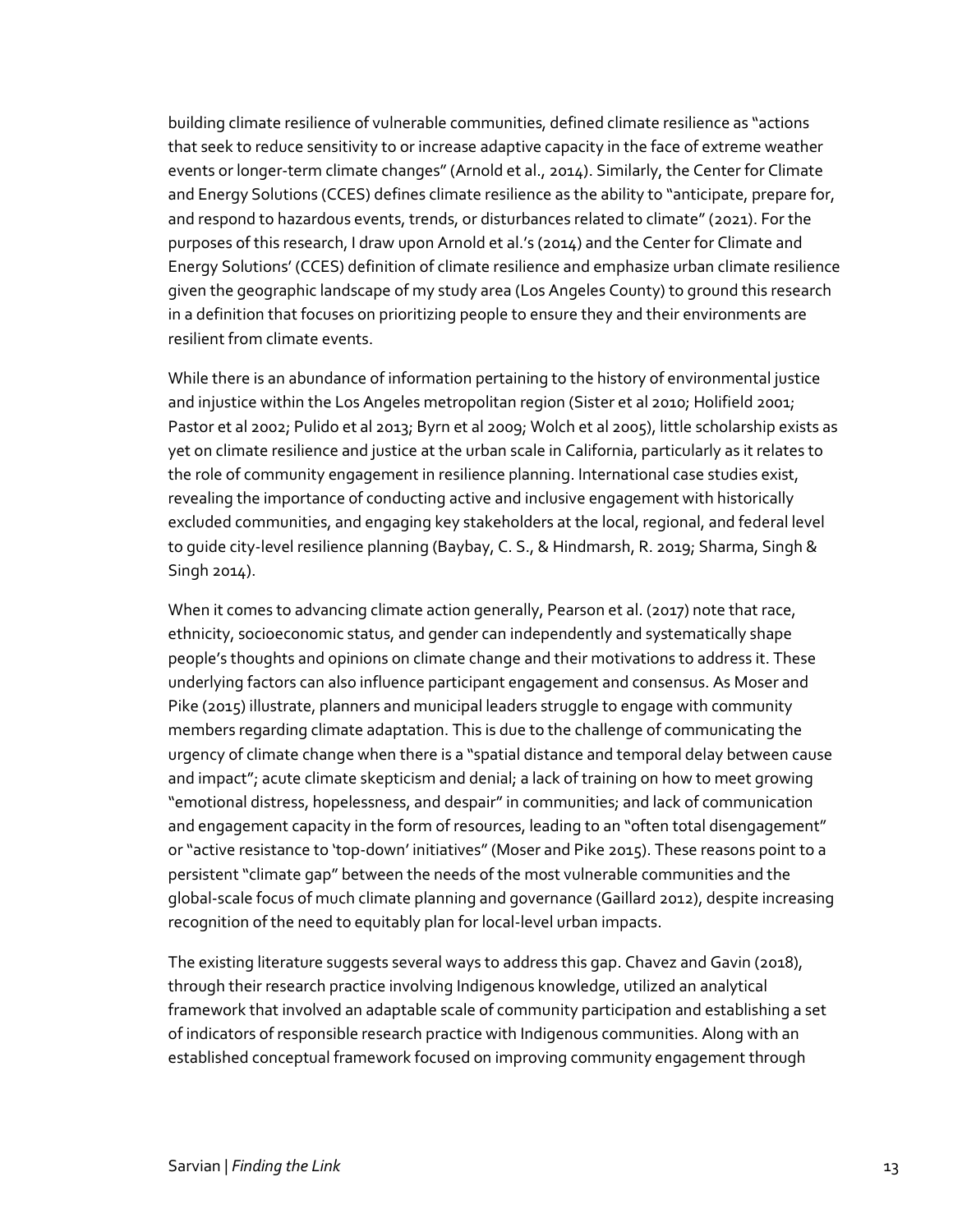clearly connecting broader examples to local manifestations of climate change (Sheppard et al., 2011), these methods can strengthen climate-oriented community engagement. However, scholarship consistently stresses the enduring information and communication gaps that prevent productive engagement from occurring with the most disadvantaged communities (Fernandez-Bou et al., 2021). Despite these gaps, there are opportunities to advance justice in these communities, for instance by obtaining funding before a large disaster necessitates addressing existing issues, involving the community in the decision-making process, and ensuring their government representatives reflect their interests (ibid).

In reference to the Link Program, following the framework outlined in *Measures Matter* the Program has been structured to pair community-based organizations with non-profit technical assistance organizations who together work with municipalities to successfully apply for Measure A funding for park projects. In doing so the Link Program aims to provide solutions to bridge the gaps in engagement described above and offers opportunities to consider how to integrate the conversation of climate justice and resilience. More importantly, it offers the opportunity to examine how historically excluded and underrepresented communities understand how climate change is connected to larger 'top-down' investments and smaller, crucial investments like parks. Based on what we know from existing literature, Link appears to be a good fit to bridge gaps between communities and public policy.

It is evident through the available research that there are multiple forms of resilience, various ways to define climate resilience, and a visible gap between the attention given to international climate change efforts compared to the everyday needs of vulnerable communities (Gaillard 2012). For this specific research it was evident that there is a gap in the literature pertaining to climate resilience and community engagement, especially within California. While there is emerging literature pertaining to climate change, environmental justice, and park equity, more is needed, particularly regarding how communities themselves define and conceptualize climate resilience. For the purposes of this capstone research, Arnold et al.'s (2014) and the Center for Climate and Energy Solutions' (CCES) definition of 'climate resilience' will serve as the baseline definition; prompting questions around whether the Link Program allows community-based organizations and other partners to consider "actions that seek to reduce sensitivity to or increase adaptive capacity in the face of extreme weather events or longerterm climate changes" (Arnold et al., 2014); and, the ability to "anticipate, prepare for, and respond to hazardous events, trends, or disturbances related to climate" (2021).

### <span id="page-14-0"></span>**Research Question**

<span id="page-14-1"></span>My research poses the following question: To what extent does the Link Program engage with underrepresented communities to provide funding opportunities for climate resilience?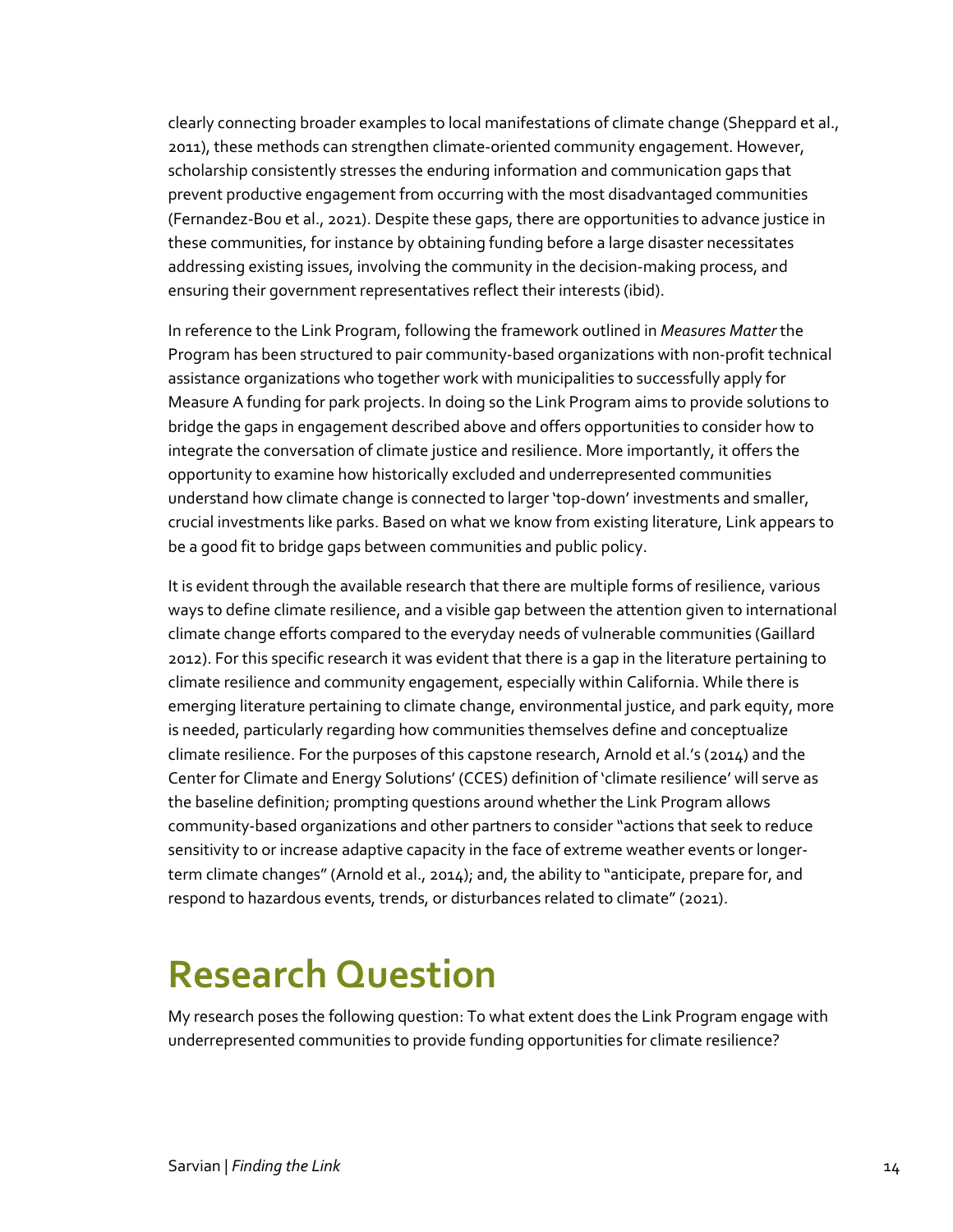### **Data and Methods**

### **Study Area**

In the first phase of the pilot program Link served three cohorts: the cities of El Monte, Maywood and Cudahy (SELA), and the community of Panorama City within the City of Los Angeles. These sites were selected program based on their need for funding to develop more parks and green infrastructure. While the program continues to expand to additional sites, my study focused on these three since they have been in the Link Program the longest:

- City of El Monte (San Gabriel Valley)
	- o Partners: Active San Gabriel Valley (SGV), Trust for Public Land
- City of Cudahy and Maywood (South East Los Angeles)
	- o Partners: Communities for a Better Environment, Los Angeles Neighborhood Land Trust
- Panorama City (San Fernando Valley)
	- o Partners: Pacoima Beautiful and the City of Los Angeles, Council District 6

### **Methodology**

To understand how community-based organizations are communicating with individuals through the Link Program about climate resilience, I used an observational, descriptive research approach involving semi-structured interviews with members and associates of the Link Program. Community partners at four Link pilot sites were interviewed in late January through mid-February 2022 to understand their approaches to community engagement and whether climate resilience is being discussed. Participants were recruited via purposeful sampling to ensure information-rich interviews, along with maximum variation sampling to ensure a diverse range of participants (Roszko, 2020). Snowball sampling was also employed to ensure key participants and community leaders were invited to participate (ibid). My client and I developed a preliminary set of nine interviewees, which included individuals who have been working on the ground within these communities and/or are familiar with the Link Program. One additional interview was conducted in May 2022 because of snowball sampling. A complete list is provided in Appendix A.

First5 LA was a program collaborator whose staff were also interviewed to understand how they evaluated the community engagement process and whether climate resilience was considered. Two individuals who were previously involved in the Link Program in varying capacities were also interviewed: one had long-term knowledge of the program and its origins, and the other had a local municipality perspective of the program that was valuable to include.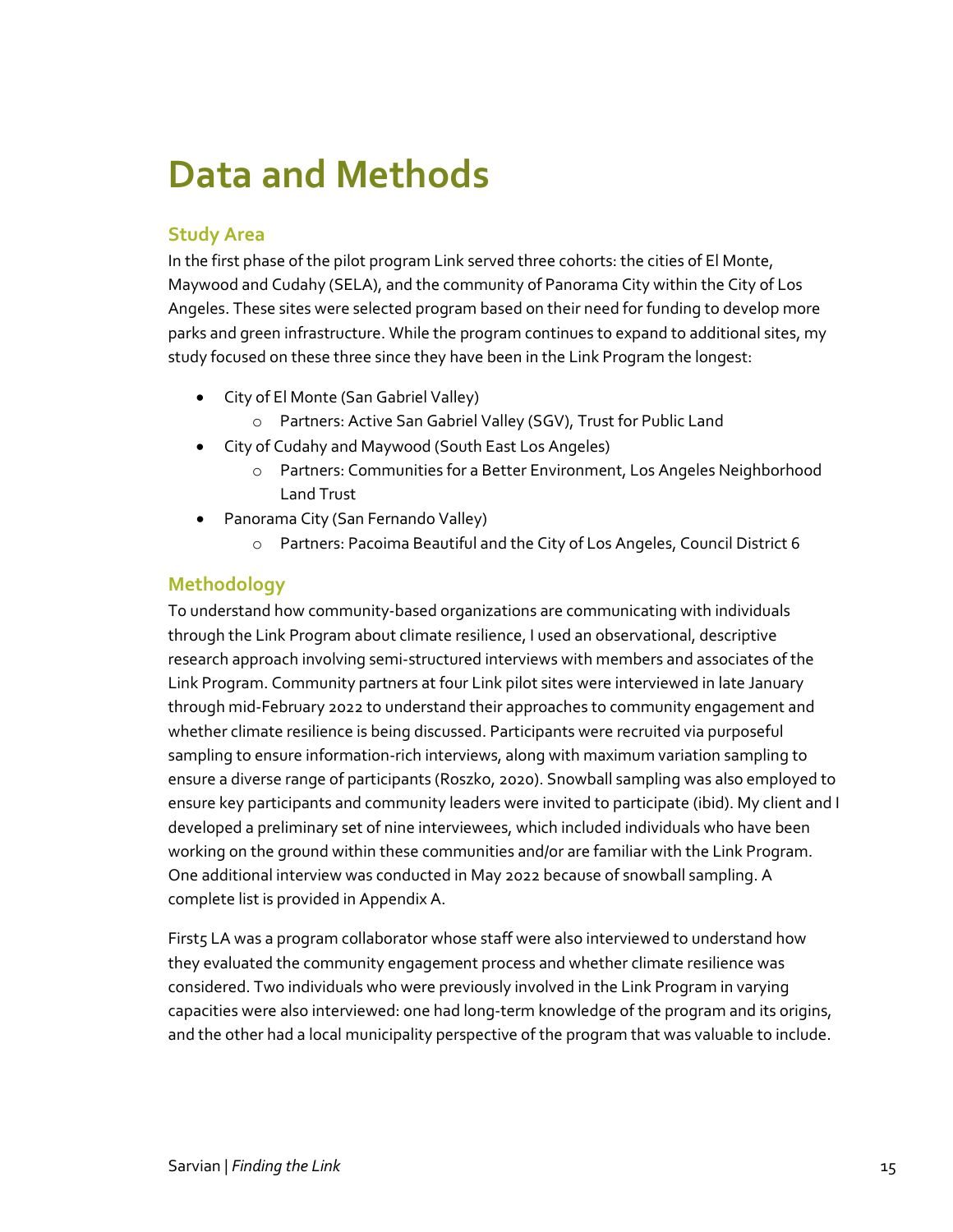A total of ten interviews were collected digitally via Zoom for approximately one hour each. Interviewees were asked questions about their experience with the Link Program and its relationship to climate resilience. Questions aimed to clarify and expand upon their responses and honed in on whether climate resilience could be integrated into future iterations of the Program.

#### **Interview Design**

Interview questions were open-ended and oriented to have the interviewee reflect on the Program's ability to engage with the community about climate resilience while also considering whether such a conversation is relevant to these specific communities and if lack of funding is preventing them from considering climate resilience further. Interviewees were asked to reflect on their experience working within the Program, their specific project work, insights gained, and how themes like climate resilience, climate justice, environmental justice, and related topics were discussed with the community or elsewhere. A complete interview protocol is included in Appendix A.

Each interview was transcribed using Zoom (through their complimentary transcription, provided by Otter.ai) and cross-referenced against the Zoom recording and interviewer's notes for accuracy. The transcripts were analyzed and organized via question to identify key themes. All identifying markers (including names and organizational affiliation) were redacted from interview transcripts ensuring the privacy of interviewees and the confidentiality of the data collected.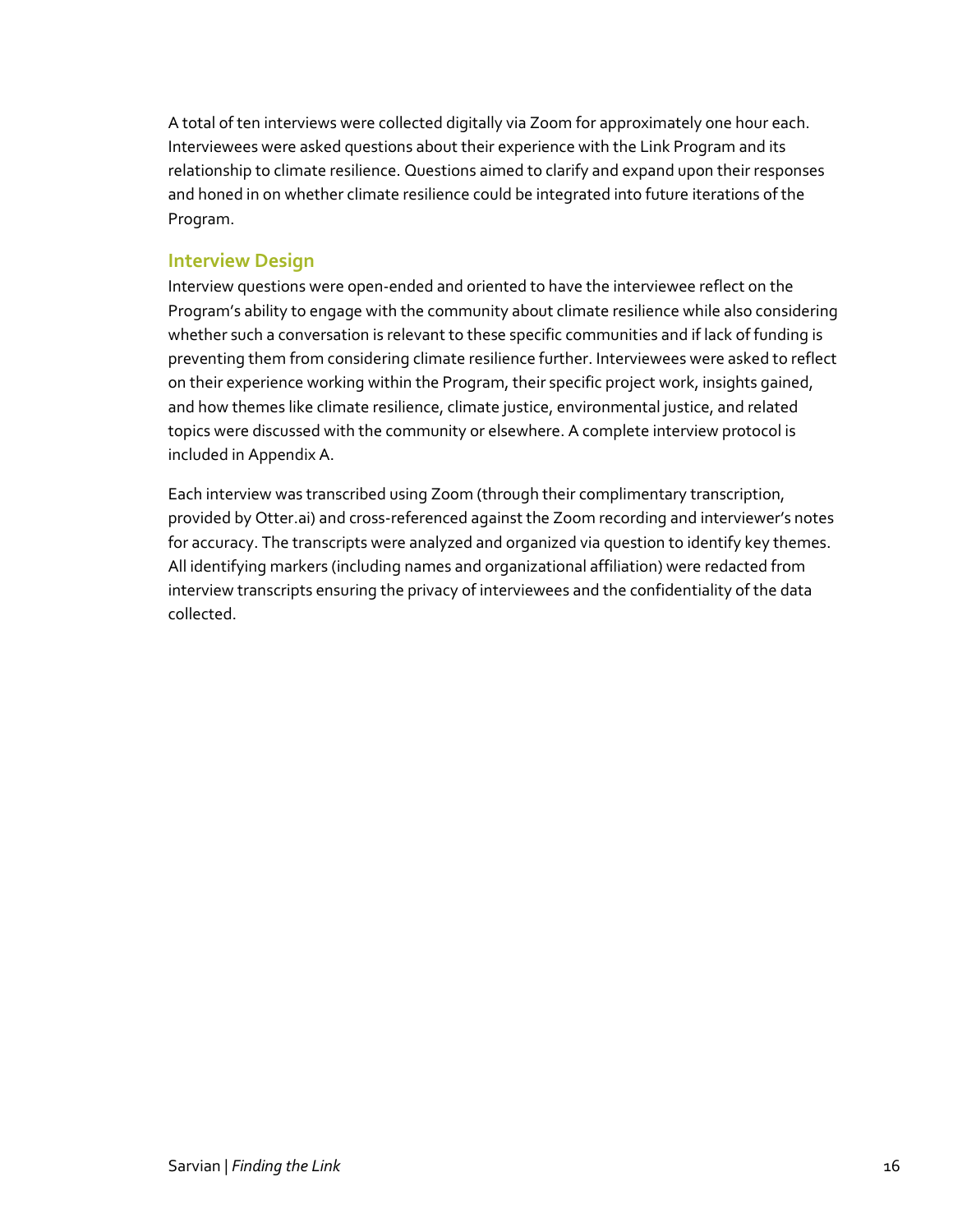# <span id="page-17-0"></span>**Key Findings**

Overall, interview respondents did not feel that the Link Program prioritized or made a direct connection between community engagement and climate resilience. Many argued that while this was not the intention of the Link Program, it speaks to a larger systemic issue with how policy interventions are built, categorized, and structured in ways that hinder much-needed conversations on how to enhance community-level resilience in the face of climate change. More specifically, current policy structures do not allow the space to have holistic conversations pertaining to climate resilience, and why these conversations are important to community development, capacity building, and successfully implementing infrastructure projects.

### **The Link Program is working, but "climate resilience is the outcome, not the goal".**

All respondents expressed satisfaction with the Link Program and felt it was achieving its objective of supporting CBOs in "building civic and planning capacity to access funding for parks and other forms of green infrastructure" through a community-empowered, resident-first approach (First5LA 2022). One respondent noted that initially they (the respondent) were unclear if the Program would address the confusing relationship between Measures W, H, A, or M, but now see the Program as working within the sphere of Measure A. Interviewees from CBOs expressed gratitude for the Program's support through funds and by connecting them with organizations with the capacity to help support their community-desired projects. Many respondents, both representing CBOs and not, said that Link is essential to connecting lowincome and park-poor communities with regional and state funds. Moreover, for at least two sites the Link Program has been able to connect CBOs with representatives in local government who facilitated civic engagement and built momentum.

Most respondents did not see a direct connection between Link and climate resilience, but a few explicitly argued that the Program was connected to climate resilience, through its focus on parks. Many respondents mentioned that, though the Program is focused on identifying sites for future park projects, respondents are all operating peripherally under the concept of climate resilience. One respondent noted that Measure A, from which many of the Link participants are working to obtain funding, allocates funding toward climate resilience[.4](#page-17-1) The same respondent noted that, in speaking to the purpose of the Link Program, "climate resilience is an outcome,

<span id="page-17-1"></span><sup>4</sup> In the Grants Administration Manual for Measure A, a document prepared by the Los Angeles County Regional Park and Open Space District (RPOSD), Category 2 (Neighborhood Parks, Healthy Communities, and Urban Greening) focuses on funding multibenefit projects that should "seek to leverage public and private funding from" among other projects, "climate pollution reduction or adaptation; carbon sequestration; heat-island reduction […] and environmental justice benefit programs" (RPOSD 2022). This may be the allocated funding this respondent speaks to. The Technical Assistance Program however, while separate from the categories of funding prioritizes multi-benefit projects like "climate resiliency and urban cooling" (p.2-76).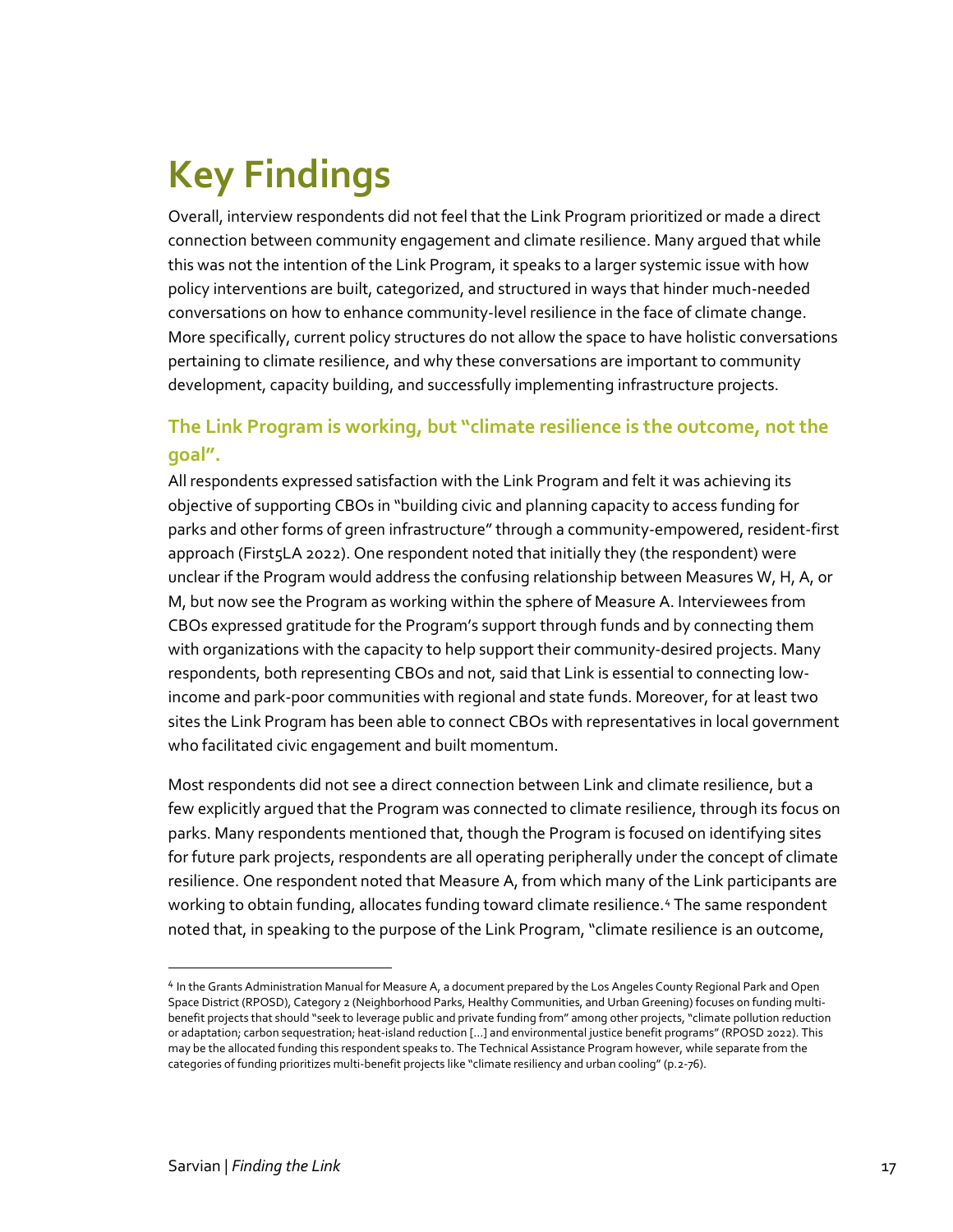not the goal […] the goal is getting people parks, shade, safe places to walk, reduced flooding, all these things that will help their lives become more livable and benefit from what their tax dollars are contributing too; a side effect is that you're making these communities more climate resilient".

Many respondents from CBOs noted that, in their community engagement efforts, the term 'climate resilience' is not often used. For instance, one respondent noted the challenge of translating the term from English to Spanish:

"I guess the translation of climate resilience is a little tricky, and we probably have to either define to them what that English word means, or find another way that would resonate better with them […] we decided there isn't a good word that's going to define it […] but you can still articulate the concept and I think our community members can understand it. And in many ways, I think they do things at home that are about conservation, taking care of the earth, cooling their houses, but they don't give it a specific name."

Others pointed out that residents are not immediately concerned with climate change; they are more concerned with social services and community resources like parks, clean water, shade, trees, safety, and housing. As noted by one respondent, "I think [climate resilience] is kind of in there, and it's part of the conversation, but I don't think it's the central piece of what we're talking about. Especially in a community like [redacted] where the existing infrastructure is run down, I think that's really top of people's mind. Can they get their parks to a point where it's clean and safe[...] I think when people talk about heat and shade, it's there, but it's not something we're leading with." The same respondent later noted that "[…] people feel a sense of urgency with safety, cleanliness and accessibility within their communities, I think that's the first layer." This appears to affirm what Moser and Pike (2015) noted in their research, and that climate change is prioritized behind more pressing, visible community concerns.

Some interviewees thought that not talking about climate resilience within this context was a flaw in the Program or their work that should be addressed, with one acknowledging the fact that their organization, which works on various projects addressing urban heat, could do better to frame the community conversations around climate change. Other respondents considered that they in their organizations can do more in their outreach to help their communities understand the connections between park access, green space, and climate resilience. Most respondents considered the relative lack of consideration of climate resilience a systemic flaw of funding and grant application structures. Although Measure A funding is designed to be inclusive of climate resilience terminology, there is a disconnect between the use of the term by various actors and institutions and the Link Program in its current stage, which is unable to address this gap as it is directly focused on addressing park equity without making explicit the link between park equity and decreased vulnerability to climate impacts.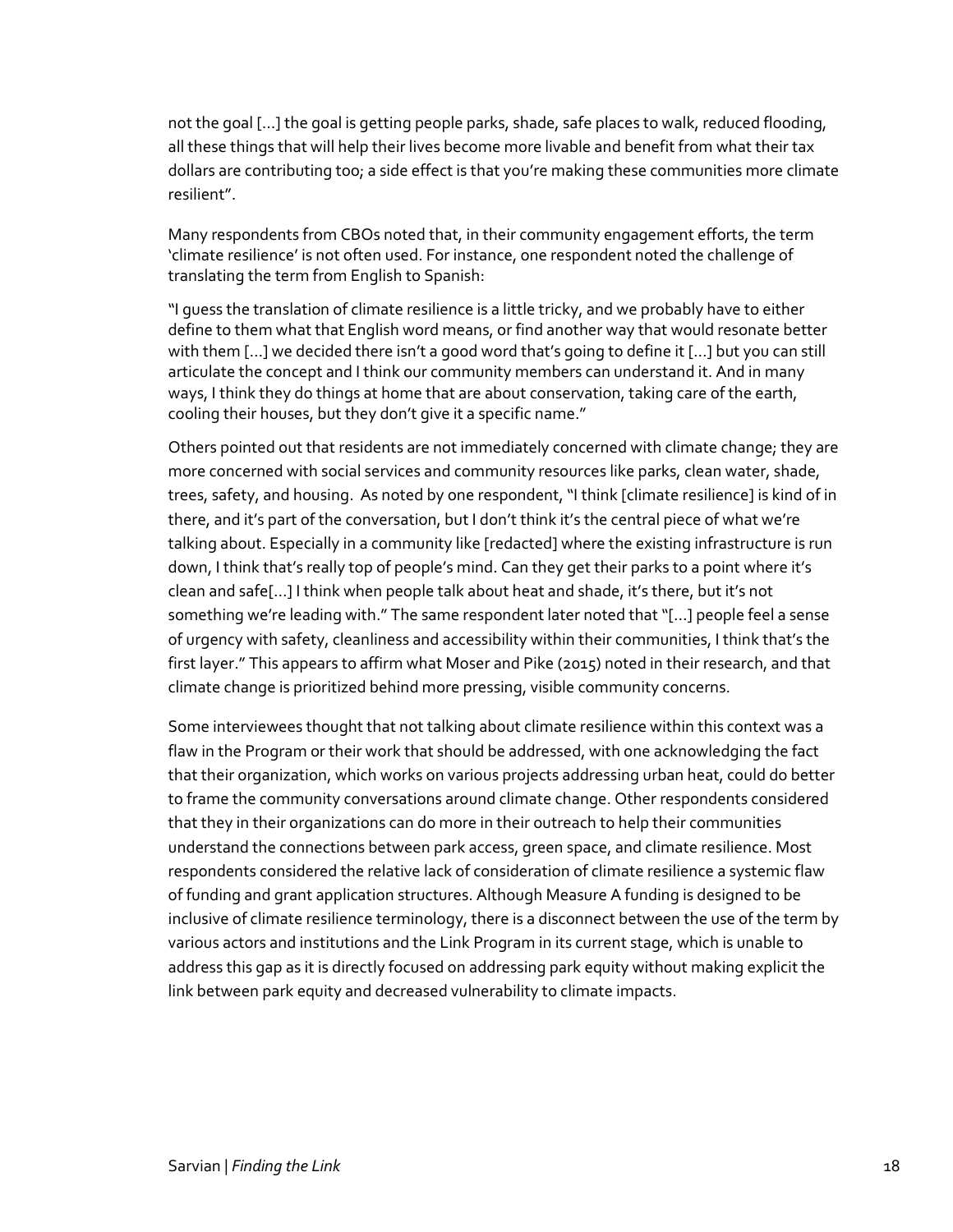### **Individuals engaged in community engagement do not discuss 'climate resilience' – though they view elements of it as integral to community thrivance and empowerment.**

Many respondents who represented CBOs commented that the term 'climate resilience' is not explicitly discussed in community engagement work. The Link Program aims to help CBOs identify community park needs and then to translate these needs into funding for capital park projects. In doing this work, the CBO respondents reported they did not explicitly talk about climate resilience. Many interviewees commented that, though the Link Program did not make explicit the connection to climate resilience, park planning is a tool for climate resilience – a point that is also supported by existing literature (Rosso et al 2022; Schuch et al, 2017). Many respondents intimated that climate resilience is perceived as a 'government term' and is not used in everyday conversation.

Respondents agreed that when community members express the need for more parks, trees, shade, safe playground equipment, safe water quality, food supplies, cooling centers, or other social services that are tied to enhanced resilience, community members don't notice or acknowledge the climate component of this. As observed by one respondent, "folks are living on a day-to-day basis, reacting from fire to fire, issue to issue – surviving", and climate resilience is not framed as a matter of immediate survival. Many, if not all, respondents agreed that parks are the more pressing priority, despite people understanding subconsciously that parks are tools for climate resilience.

When asked, some respondents from NGOs did not see the need to bring up climate resilience, as their community engagement approach follows the community's lead. Other respondents, notably from CBOs, said it may be worth mentioning, as raising community capacity in this regard could have reciprocal benefits when it came to applying for and obtaining funding. One respondent noted that they are "doing the work" pertaining to climate change, specifically urban heat, but they're "just not framing it how I think we need to or give more emphasis to that point". The respondent felt that, if their project work was framed within the context of climate change that "it would give it more urgency [and people would] better understand that planting trees is not just making the community look pretty […] it could save your life. […] I think that the urgency would make people see it as more than just a pretty tree for the community but a tree of life."

**Sufficient program funds don't make a difference if community-based projects struggle to qualify – even for communities that are able to get these grants, the application's measures of success are narrow and limiting.** Interviewees expressed nuanced opinions regarding the availability of funds. Multiple interviewees stated that the amount of funding available was not their top concern; the challenge is getting access to it. While the intention of the Link Program is to be a link between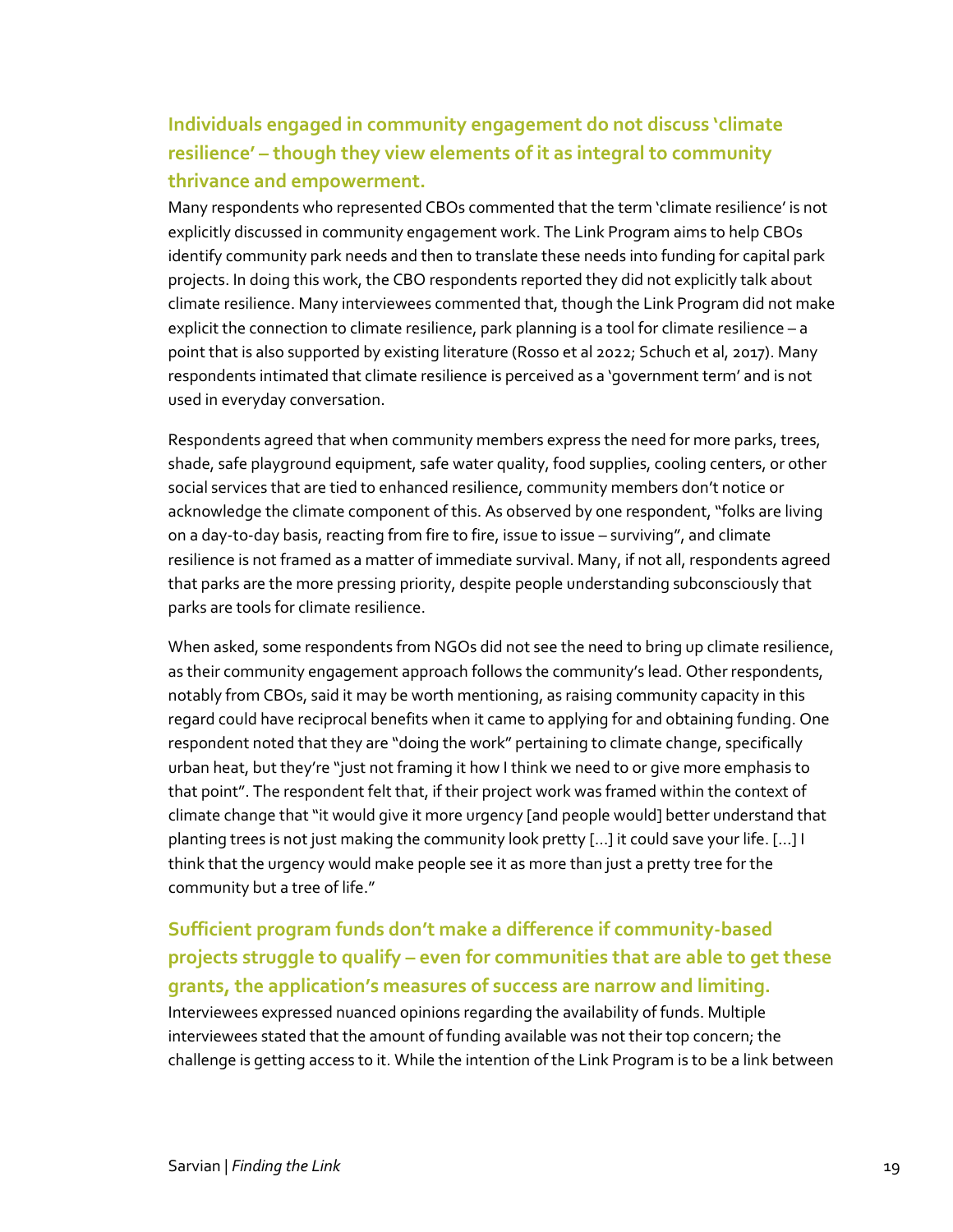the CBOs and regional funding sources, the Program in its current form is not fully addressing the issue. One respondent, who was not a part of a CBO, stated that grant-makers and funding agencies are still struggling to understand how to advocate for park-eligible communities that need it the most:

"the piece that's missing is what I'm calling a 'parks advocate', somebody who kind of helps bring all this – in the matchmaking way – bring all these resources together, and I think that [the] Link Program provides an opportunity to […] identify the resources that are needed, and then to match up the people who need the resources with the availability of the resources. But it requires a direct grant application […] that is itself a hurdle for most organizations."

Later, the same respondent noted the challenge of applicants from varying communities receiving equitable access to funds, stating that, "just because the rules are the same for everybody, doesn't mean everybody can follow the same rules". Respondents, including the one quoted above, expressed that the Link Program fills a necessary gap between public funding and historically excluded communities that struggle to obtain it. The Program does this by giving both CBOs and NGOs the funding to conduct community engagement, work with city officials, and consult on the top community priorities and how to access funding sources to deliver on the community's vision. According to most respondents, the reason typical funding streams cannot accommodate this type of community engagement work is because applications are structured to assume that the community has already agreed upon the project (or not even considered community engagement to begin with). The funding and application cycle consider community engagement a specific phase in a project timeline, rather than a fluid, iterative process. With Link, CBOs can have the funding to go back to the community and reassess their needs and priorities.

While Link helps significantly in providing nimble, philanthropic funds to help CBOs be competitive in application cycles, more roles like 'park advocates' at the grant funding agencies are needed to help continue to fill this gap. One respondent said that capacity is limited in terms of advocacy at funding agencies; further cooperation with other agencies pertaining to transportation, homelessness, affordable housing, and wastewater are also needed to ensure multi-benefit projects are successfully funded and implemented. In future iterations the Link Program should consider this coordination with other measures like W, H, and M and see if it would improve indicators of success. Further, there were differences in opinion on where the funding should be allocated; some respondents said more funding should be allocated to community engagement, while one said it should go directly to the capitalization of a park project, or (according to community experts who the respondent talked with) funding should be allocated to existing parks.

When asked if they would be interested in applying for a hypothetical State funding grant focused on community-empowered climate resilience projects, all respondents representing CBOs said they would apply. Roughly half expressed that they would apply with the caveat that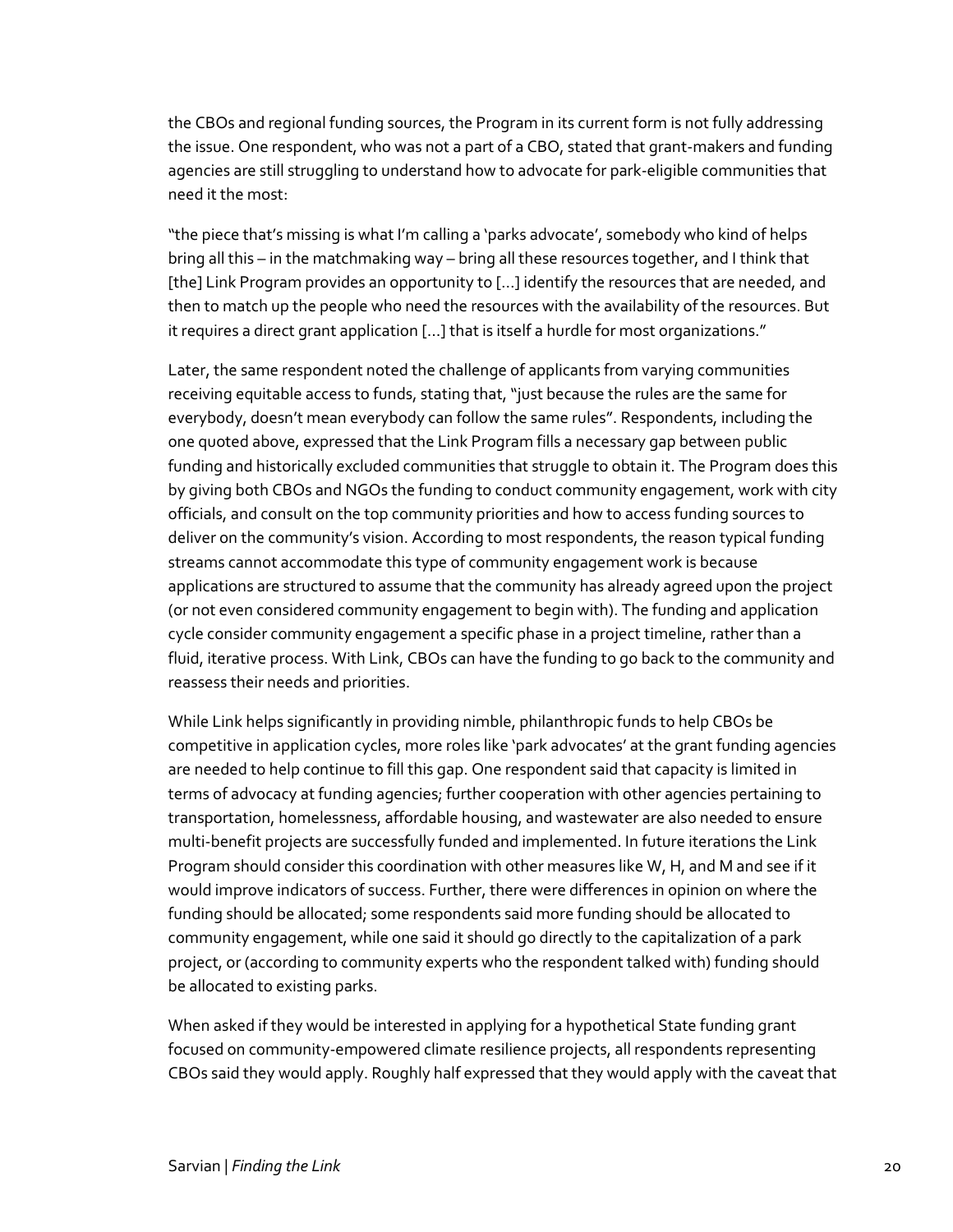they would want the funding structured to truly empower community engagement and project development. One respondent said they would want to know more about how community benefit would be evaluated and calculated in the application process. Another respondent wanted flexibility in the funding schedule to allow for community participation, stating that "if [our legislators] were going to be forward thinking, I [they] need to rethink how funding plays out in communities, if they are truly interested in accurately representing what communities look for." Further, respondents from CBOs wanted to understand how the funds would be dispersed at the community level, and what kinds of metrics would be used to measure success. More specifically, some respondents were curious to know how these hypothetical metrics (like community benefit and level of community engagement conducted) could be implemented in schoolyards. One Link cohort learned through experience about the challenges to convert schoolyards to public park access and leverage Measure A funding. Other respondents stated that they would prefer to be given a lump sum of money to be used however the community sees fit, even if this did not mean a specific park project. This perspective indicates that more private funding is desired, as it is not tied as strictly to specific indicators and metrics.

All CBO interviewees responded positively to the hypothetical climate resilience focused funding grants but noted that the amount of funding would need to be substantial. When it comes to funding for parks and recreation, interviews with agency representatives stated that existing funding is sufficient but inaccessible to CBOs.

Two interviewees noted the challenges of working within the Measure A structure and how, when working with schools, the 'in-perpetuity' clause and subsequent joint-use agreement is a barrier to implementing multi-benefit projects in specific communities. The 'in-perpetuity' clause, in this context, refers to the fact that school sites are designated legally as school sites forever (in perpetuity); as a result, it is necessary to obtain a joint-use agreement for school sites that wish to allocate portions of their school yards for park access after school and on the weekends. As elaborated by another respondent, "the in-perpetuity requirement [also] says that if you take measure A funds and dedicate them to a park, that capital project, that land has to be held as a park forever, for the benefit of the county of Los Angeles, the city of Los Angeles." For one site in the Link Program, the collective desire amongst the school district and CBOs is to use a decommissioned school for a park and family resource center. It is likely that, had the 'in-perpetuity' clause not been a barrier to access funding, as it was in this case, that more sites would be eligible to be turned into parks and havens of climate resilience.

### **Grant agencies prefer quantitative, not qualitative, measures of success – perpetuating the climate gap.**

A few respondents cited difficulties with obtaining technical assistance or understanding the complex, bureaucratic funding application process. Several expressed frustrations with reaching individuals at the regional or state level to answer simple questions about the grant application deadline or were frustrated by the engineering-heavy metrics required by the grant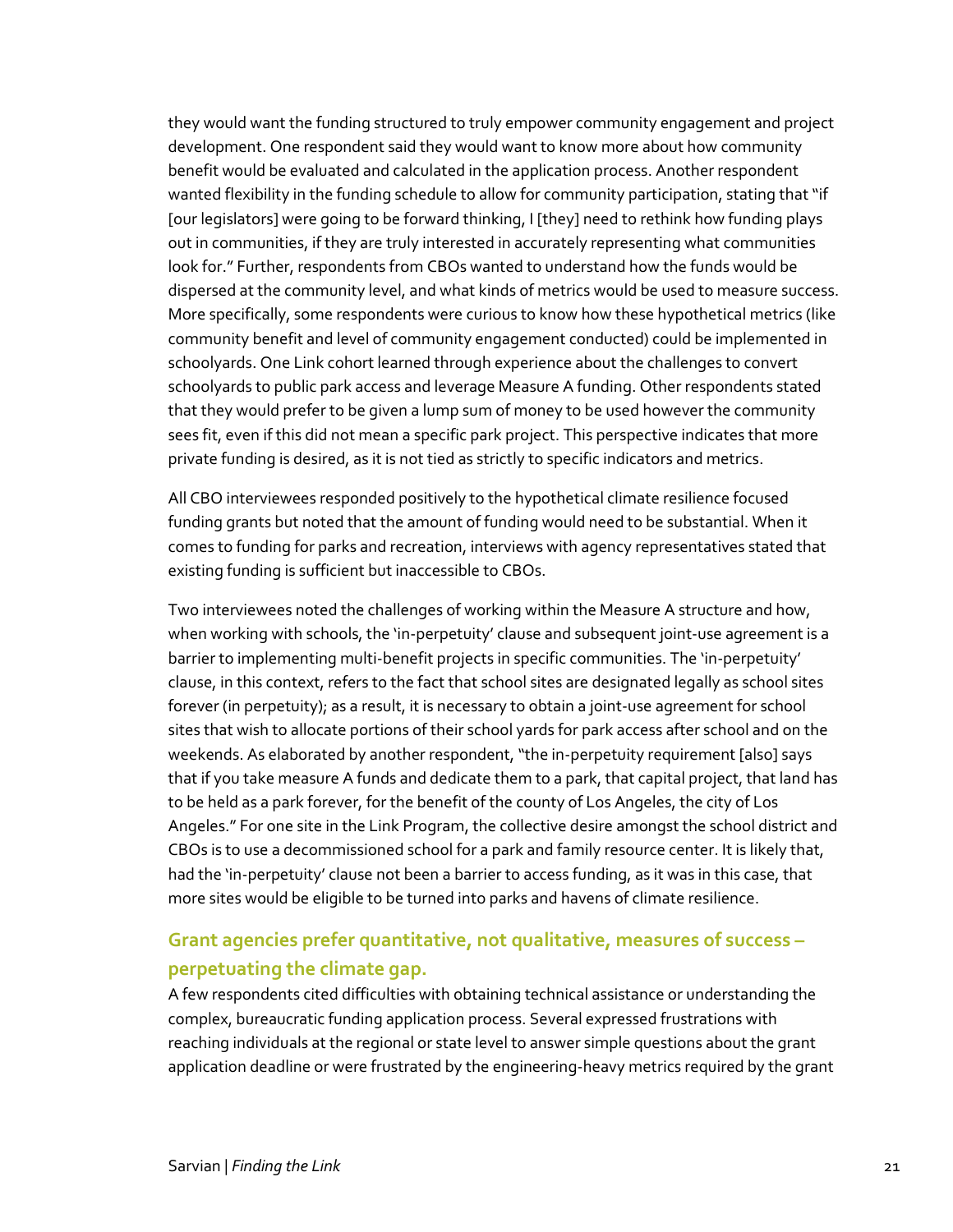<span id="page-22-0"></span>guidelines. Notably, a few respondents observed that, while Measure A and state funding grants strongly encourage community engagement, the grant application, timeline, and metrics of success do not reflect this interest, instead opting for more quantitative measures of success. Consequently, this results in communities who conduct extensive community engagement but do not have the funds to afford engineering consultants to produce quality plans from accessing funding. This in turn causes community members to become frustrated with the community outreach process and become disengaged, ultimately leading to a gap in understanding how these projects are connected to broader issues like climate change. Therefore, there is inconsistent messaging between policy, grant-makers, and eligible projects.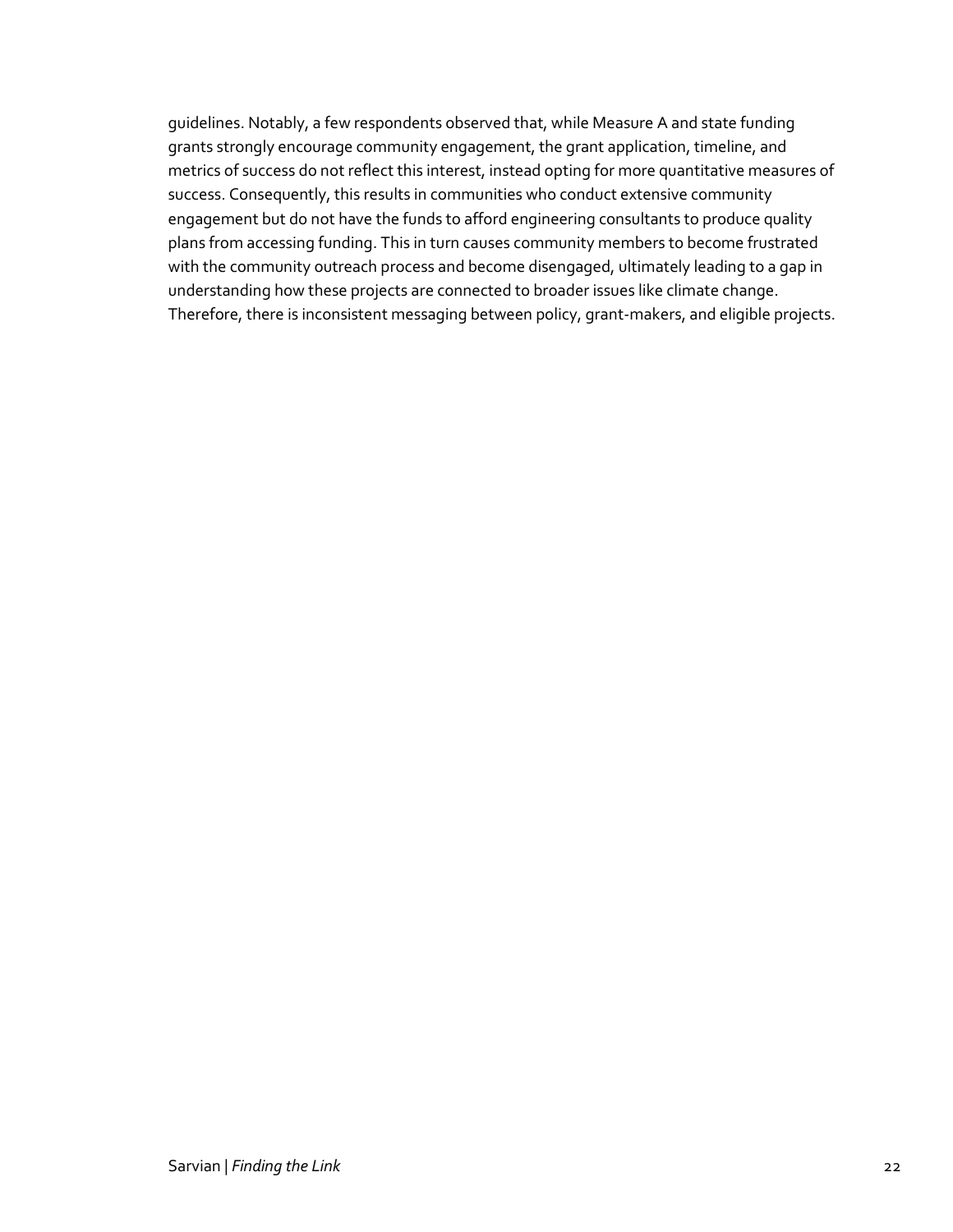# **Preliminary Recommendations**

Based on these initial findings, I offer several preliminary recommendations for consideration for the next iteration of the Link Program. I present each recommendation below with a short explanation of what implementation could look like, and what challenges could arise from implementation.

### **Recommendation for Policy makers: Cultivate stronger linkages between community-based organizations and access to technical assistance for funding.**

Feedback from interviews repeatedly indicated that CBOs struggle to obtain funding when information is not available, when the process is confusing to interpret, and/or when it requires a skilled grant writer to prepare a competitive application. Respondents also viewed competing for state grants against fellow organizations in the same region as a frustrating, counterproductive side effect of going after funding. The Link Program in its next iteration should consider identifying and having grant writers on call in case a CBO wishes to apply. Future legislation should allocate funding for talented grant writers to be accessible to CBOs that work in communities that have struggled to obtain funding in the past. Similar to how other state agencies provide technical assistance to under-funded communities, programs like TCC should be looked to as examples on how to provide robust technical assistance. More funding legislation should be passed that is focused on community-empowered climate resilience projects, with a stronger weight on community engagement and flexible project development. Cultivating stronger linkages would, in turn, increase community capacity in understanding how these projects and funding sources are connected to broader issues of climate change, and could create community support for broader planning efforts compared to individual, one-off capital projects.

### **Recommendation for Grant-makers: Improve communication and collaboration internally and increase advocacy for parks in historically excluded communities.**

A few respondents expressed that they would often receive inconsistent or contradictory feedback when asking questions about the funding cycle, specific requirements, or general questions pertaining to funding agencies. Grant-makers, especially at local and state agencies, should improve interdepartmental communication when it comes to application requirements, and increase flexibility and collaboration within agencies if they are eager to disperse funds equitably. This could include reviewing and evaluating existing grant applications, timelines, and metrics of success with an eye for community engagement – ensuring community engagement is counted in the metrics of success could matter greatly for historically excluded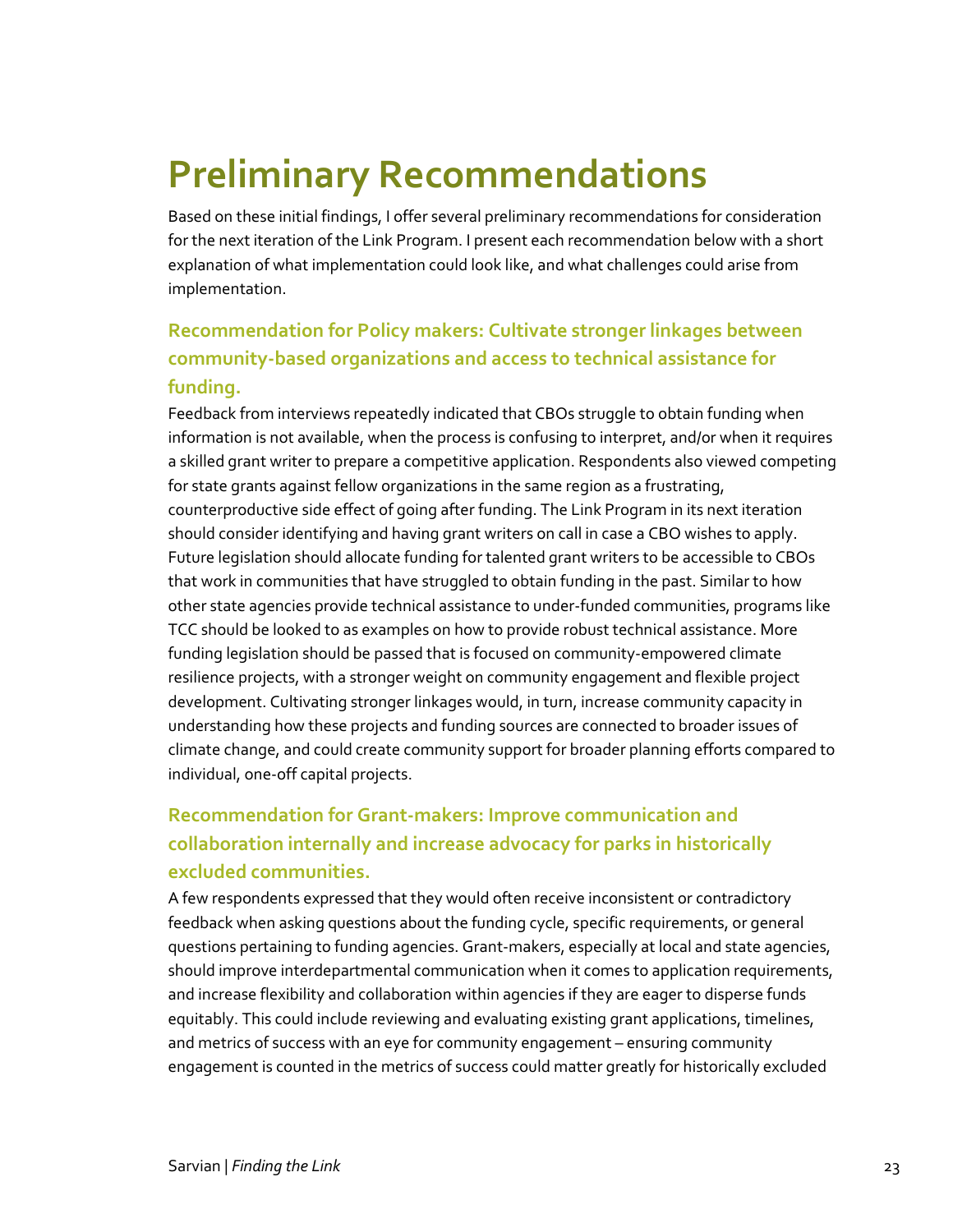communities that put in this work often. Further, it continues to develop community capacity in understanding how these applications for projects are connected to climate resilience.

Feedback from agency representatives noted that some agencies are aiming to increase "park advocacy" but are still in the early stages of understanding what advocacy from the municipal level looks like. Grant-makers in leadership positions should actively and openly continue to learn, consult, collaborate, and listen to CBOs and engage with initiatives like the Link Program to understand how they can improve. This can only be done through a humble posture of learning, which must be integrated into the agency's culture of operation.

### **Recommendation for Philanthropic Funders: Consider expanding the pool of funders to incorporate other focuses and private-public partnerships.**

Many interviewees shared that, within the communities they serve, residents are not looking to discuss climate resilience – they are more concerned about ensuring they have the resources they need to survive. Whether it is food, housing, security, and/or open space, these social services take precedence over considering how such services are integrated into climate resiliency. By expanding the pool of funders to include those who are focused on social services that are 'barriers' to thinking about climate resilience (such as housing, health services, healthy food access, etc.), this may not only enhance everyday resilience in advance of disaster but also expand opportunities to plan for climate resilience and get more projects done in more sites. When basic needs are met in a community, they are no longer in a state of survival, and can focus on other issues of concern to them. Philanthropic funders are in a pivotal position as their funding can pay for the soft costs needed to prepare communities to work towards bigger investments in state capital, like community engagement and consultation to identify what is needed before going after specific application cycles. Inviting public agencies to be a part of the collaborative process may also help in learning how to operate in a space where funding is not contingent on sticking to a specific scope, fee estimate, or plan and is informed by the needs of the community. This can lead to revised application requirements, improved applications, and more funds equally distributed for sustainable projects.

### **Future Research**

More funding and assistance are needed in park-poor communities; future research can help understand how to establish a funding application evaluation system that is free from bias yet is equitable in distributing funds to communities that need it the most. Additionally, further research is needed on the intersection of climate resilience, community engagement, and environmental justice, as the gaps in this scholarship are felt at the community level – additional empirical research can help identify further gaps in collaboration and possibly funding, as well as strategies to address them.

Future research should examine the 'in-perpetuity' clause and its legal strength under Measure A, and whether such a clause can be waived. One interviewee emphasized that the next round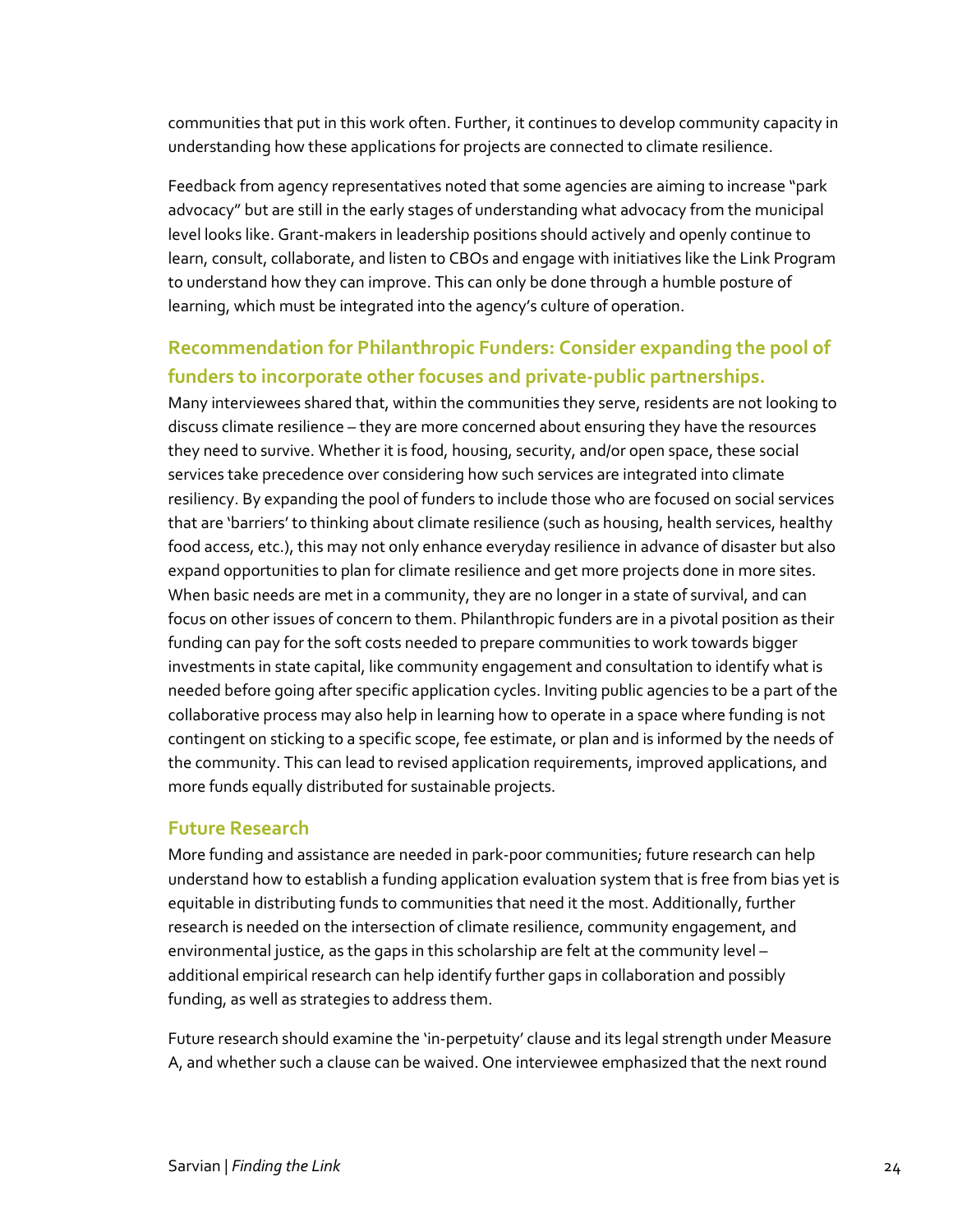of state funding should address this problem, along with the joint-use agreement problem, as well as lack of funding for park maintenance and servicing. Additionally, further research should be conducted on the correct allocation of funding for each need, as the same interviewee noted that funds for certain needs like technical assistance have not been sufficiently spent, whereas other funds have been depleted.

Future research is also needed to understand how to universally communicate about climate resilience. This could occur through the creation of a common language that elected officials, policy makers, funders, and community members can access, or through other means. Future research should examine the short- and long-term approaches to advancing climate resilience discourse at the bottom-up level.

<span id="page-25-0"></span>Further research should also examine the emotional, psychological, and spiritual implications of planning for climate resilience in park-poor communities. While this was not directly noted in interviews, there is a subconscious understanding that the work of resilience and planning for climate change takes on more than a physical toll. It can impact communities' mental health, cultural competency, and relationship with individuals and the planet. Further research would benefit communities in having their voices heard.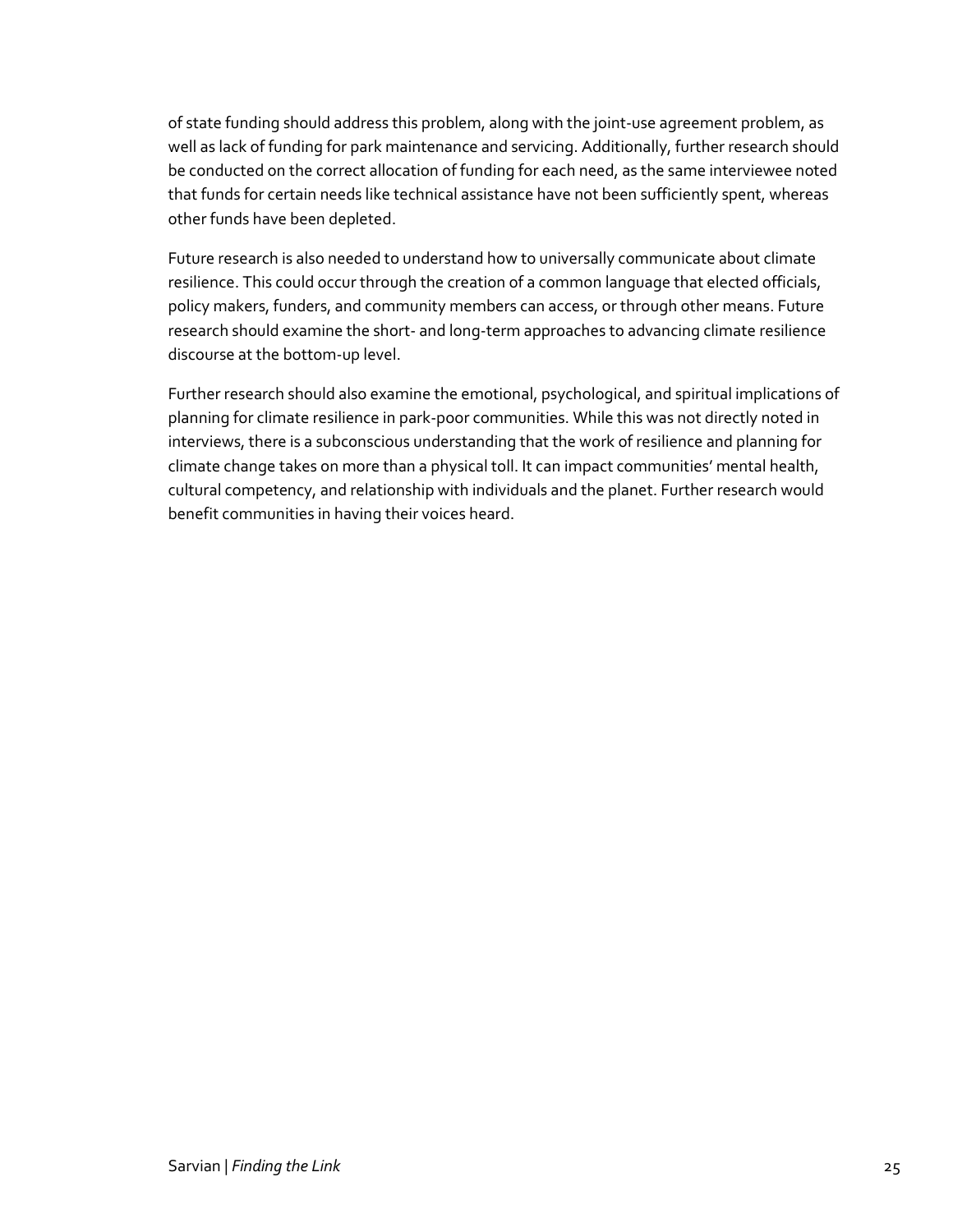# **Conclusion**

Climate change is the great multiplier; it further exacerbates infrastructure and inequity issues that currently exist in California. Though the Link Program is one positive step towards addressing climate resilience through parks and green infrastructure, significant progress is still needed to address the gap between park-poor communities and access to funding. This report presents qualitative data, analysis, and findings to deepen our understanding of how initiatives like the Link Program can and do integrate climate resilience into their work. The purpose of the report was to evaluate the Link Program's ability to engage with communities pertaining to climate resilience. Semi-structured interviews with CBOs, funders, local agencies and representatives from elected officials' offices who were associated with or familiar with Link revealed their experiences with the Program, how they engage with the communities they serve and seek funding, and how climate change and resilience are connected to their work in park planning.

<span id="page-26-0"></span>This research observed that, while the Link Program is successfully addressing the gap between park-poor communities and access to funding, more collaboration, advocacy, and funding is needed. This cannot all come from the Link Program; it requires the increased engagement and advocacy of grant-makers, more policy and budget allocations from policymakers, and more private-public partnerships from philanthropic funders. Through these incremental steps, equitable park planning and funding can, eventually, be achieved. More work also needs to be done, through the Link Program or other similar ventures, to focus on linking community capacity with the concept of climate resilience. While perceived as an elite term, climate resilience is interrelated with existing community needs and initiatives. Working with communities to understand how their park planning work is connected to themes like climate resilience can assist in strengthening capacity and connecting with other communities and efforts working to advance climate and environmental justice.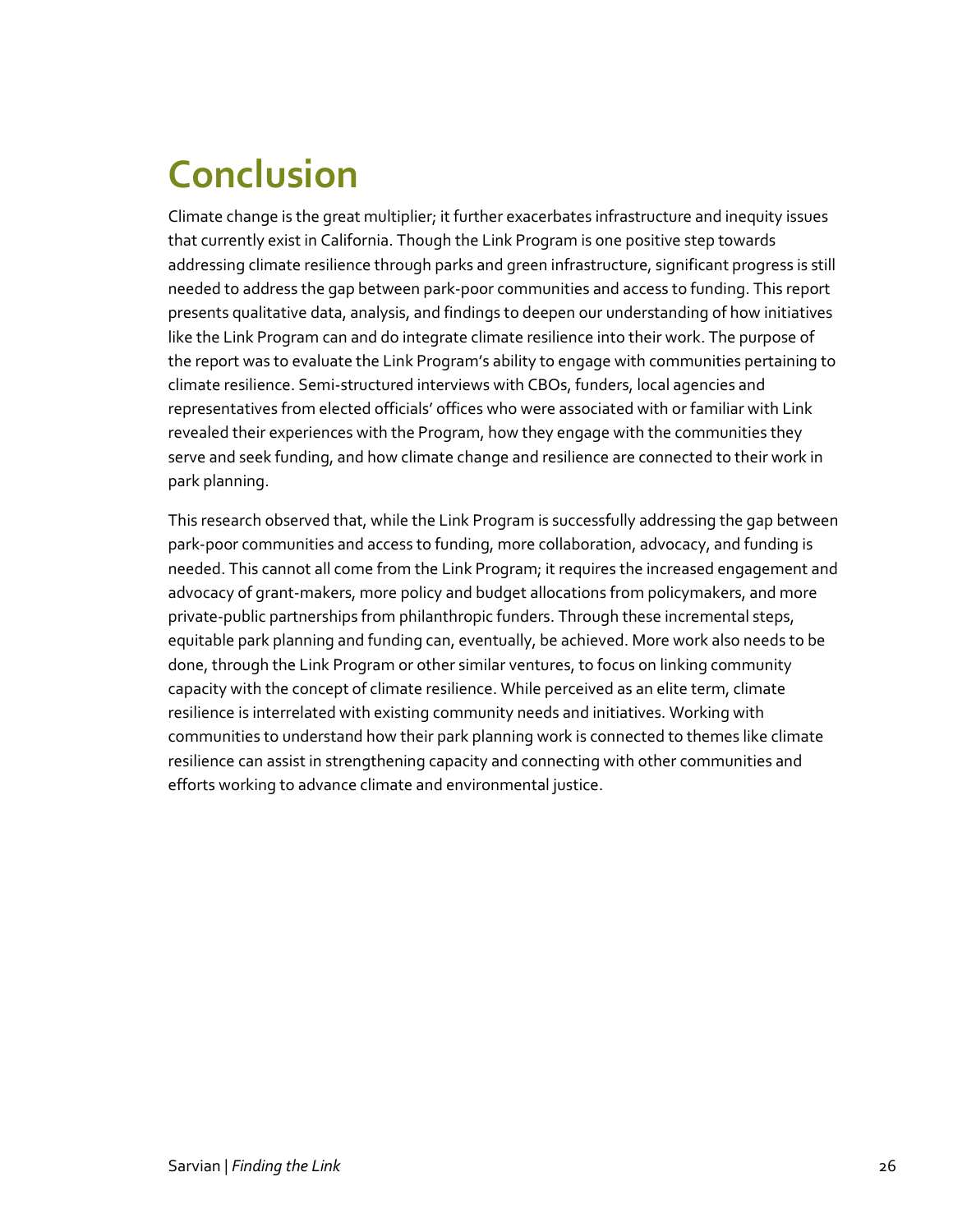### **References**

Angel Santiago Fernandez-Bou, J. Pablo Ortiz-Partida, Kristin B. Dobbin, Humberto Flores-Landeros, Leigh A. Bernacchi, Josué Medellín-Azuara, Underrepresented, understudied, underserved: Gaps and opportunities for advancing justice in disadvantaged communities, Environmental Science & Policy, Volume 122, 2021, Pages 92-100, ISSN 1462-9011, Available online[: https://doi.org/10.1016/j.envsci.2021.04.014.](https://doi.org/10.1016/j.envsci.2021.04.014)

Arnold, Margaret, Robin Mearns, Kaori Oshima, and Vivek Prasad. 2014. "Climate and Disaster Resilience: The Role for Community-Driven Development." Social Development Department. World Bank, Washington, DC. Available online:

<https://openknowledge.worldbank.org/handle/10986/17553>

Baybay, C. S., & Hindmarsh, R. (2019). Resilience in the Philippines through effective community engagement. The Australian Journal of Emergency Management, 34(1), 65–70. https://search.informit.org/doi/10.3316/ielapa.189447123598706

Center for Climate and Energy Solutions (CCES). 2021. "Climate Resilience Portal". Webpage. Accessed November 18, 2021. Available online: [https://www.c2es.org/content/climate](https://www.c2es.org/content/climate-resilience-overview/)[resilience-overview/.](https://www.c2es.org/content/climate-resilience-overview/)

Christensen, J., & Prichard, M. (Summer 2021). *Mobilizing the Transformative Power of WHAM:* 12. Retrieved May 19, 2022 fro[m https://www.ioes.ucla.edu/wp](https://www.ioes.ucla.edu/wp-content/uploads/2021/05/WHAM-Implementation-Report-from-UCLA-and-LHF-Summer-2021.pdf)[content/uploads/2021/05/WHAM-Implementation-Report-from-UCLA-and-LHF-Summer-](https://www.ioes.ucla.edu/wp-content/uploads/2021/05/WHAM-Implementation-Report-from-UCLA-and-LHF-Summer-2021.pdf)[2021.pdf](https://www.ioes.ucla.edu/wp-content/uploads/2021/05/WHAM-Implementation-Report-from-UCLA-and-LHF-Summer-2021.pdf) 

Drake, Julie. Valley Press Staff Writer (December 2, 2019). *County is considering what to do with funds from four measures*. Antelope Valley Press. Retrieved May 19, 2022, from [https://www.avpress.com/news/county-is-considering-what-to-do-with-funds-from-four](https://www.avpress.com/news/county-is-considering-what-to-do-with-funds-from-four-measures/article_fb118fc8-14cc-11ea-80e6-1f28037921c8.html)[measures/article\\_fb118fc8-14cc-11ea-80e6-1f28037921c8.html](https://www.avpress.com/news/county-is-considering-what-to-do-with-funds-from-four-measures/article_fb118fc8-14cc-11ea-80e6-1f28037921c8.html)

Dominique M David-Chavez and Michael C Gavin. 2018. Environmental Research Letters 13 123005. Available online[: https://iopscience.iop.org/article/10.1088/1748-9326/aaf300/meta](https://iopscience.iop.org/article/10.1088/1748-9326/aaf300/meta) 

Divya Sharma, Raina Singh & Rozita Singh (2014) Building urban climate resilience: learning from the ACCCRN experience in India, International Journal of Urban Sustainable Development, 6:2, 133-153, DOI: [10.1080/19463138.2014.937720](https://doi.org/10.1080/19463138.2014.937720)

Hoffman, Jeremy. 2021. "Climate Resilience and Justice in Richmond". September 2021. Accessed February 21 2022. Available online: https://doi.org/10.21974/3t4x-z726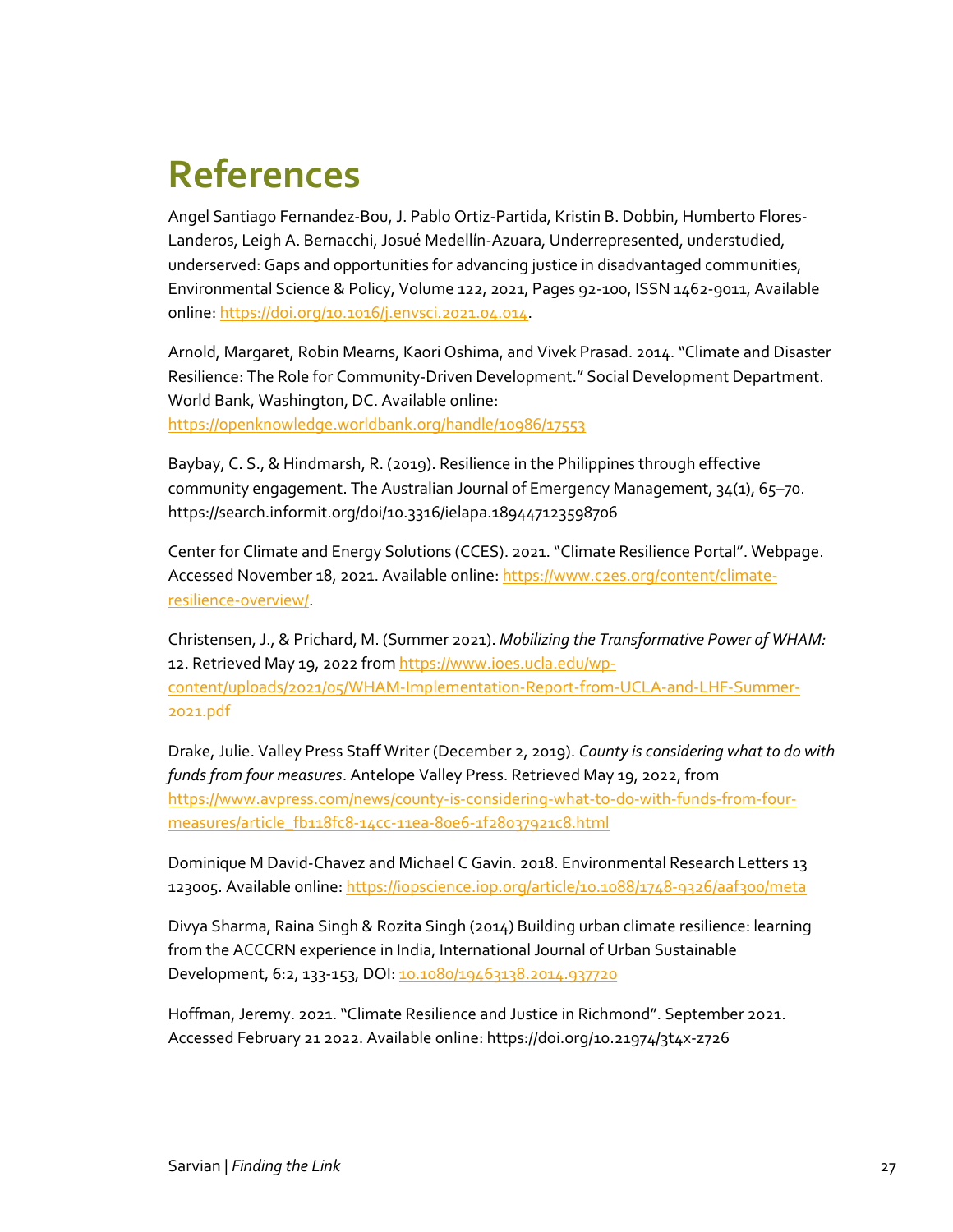J. C. Gaillard (2012) The climate gap, Climate and Development, 4:4, 261-264, DOI: 10.1080/17565529.2012.742846

Los Angeles County Regional Parks and Open Space District (RPOSD) (January 2022). Grants Administration Manual for Measure A. Retrieved May 24, 2022 from [http://file.lacounty.gov/SDSInter/dpr/1121397\\_MeasureA\\_GAM\\_January2022\\_Edition.pdf](http://file.lacounty.gov/SDSInter/dpr/1121397_MeasureA_GAM_January2022_Edition.pdf) 

Meerow S, Stults M. Comparing Conceptualizations of Urban Climate Resilience in Theory and Practice. *Sustainability*. 2016; 8(7):701. https://doi.org/10.3390/su8070701

Meerow et al. 2016. Defining urban resilience: a review. Landscape and Urban Planning, 147:38- 49[. https://www.sciencedirect.com/science/article/pii/S0169204615002418](https://www.sciencedirect.com/science/article/pii/S0169204615002418) 

Our Vision. (2022, March 31). Thrivance Project. https://thrivancegroup.com/vision

Orr, A. N. V. (2021, June 8). *Developing a Climate Resilience Scorecard for Marin County, California*. Oregon State University. Retrieved March 18, 2022, from [https://ir.library.oregonstate.edu/concern/graduate\\_projects/nv9359968](https://ir.library.oregonstate.edu/concern/graduate_projects/nv9359968) 

Pearson, Adam R., Matthew T. Ballew, Sarah Naiman, and Jonathon P. Schuldt. 26 Apr. 2017. "Race, Class, Gender and Climate Change Communication." Oxford Research Encyclopedia of Climate Science.; Accessed 24 Nov. 2021. Available online: [https://oxfordre.com/climatescience/view/10.1093/acrefore/9780190228620.001.0001/acrefore-](https://oxfordre.com/climatescience/view/10.1093/acrefore/9780190228620.001.0001/acrefore-9780190228620-e-412)

[9780190228620-e-412.](https://oxfordre.com/climatescience/view/10.1093/acrefore/9780190228620.001.0001/acrefore-9780190228620-e-412)

Redesign LA. About | RedesignLA. (n.d.). Retrieved May 30, 2022, from <https://www.redesign.la/about>

Richard Friend, Marcus Moench, What is the purpose of urban climate resilience? Implications for addressing poverty and vulnerability, Urban Climate, Volume 6, 2013, Pages 98-113, ISSN 2212-0955, https://doi.org/10.1016/j.uclim.2013.09.002.

Roszko, A. (2020, Spring). *Climate Resilience Planning with Vulnerable Communities: A Case Study of Engagement and Citizenship in Edmonton, Alberta*. ERA[. https://doi.org/10.7939/r3-](https://doi.org/10.7939/r3-99ky-v257) [99ky-v257](https://doi.org/10.7939/r3-99ky-v257)

Stephen R.J. Sheppard, Alison Shaw, David Flanders, Sarah Burch, Arnim Wiek, Jeff Carmichael, John Robinson, Stewart Cohen, Future visioning of local climate change: A framework for community engagement and planning with scenarios and visualisation, Futures, Volume 43, Issue 4, 2011, Pages 400-412, ISSN 0016-3287, Available online: <https://doi.org/10.1016/j.futures.2011.01.009>

Strategic Growth Council (SGC). (n.d.). *Transformative Climate Communities (TCC)—Strategic Growth Council*. Retrieved May 30, 2022, from<https://sgc.ca.gov/programs/tcc/>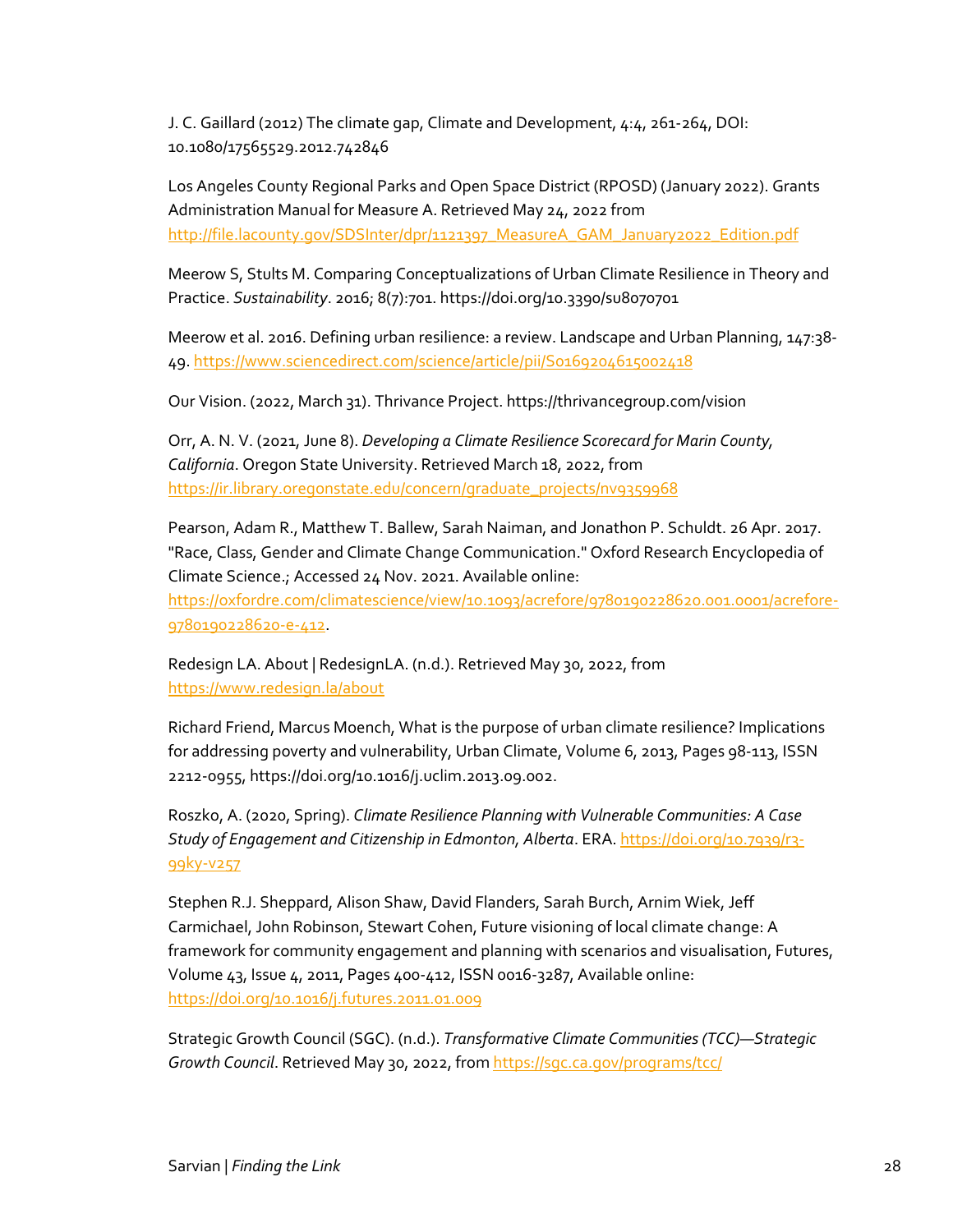Soden, Robert & Palen, Leysia & Chase, Claire & Deniz, Derya & Arneson, Erin & Sprain, Leah & Goldstein, Bruce & Liel, Abbie & Javernick-Will, Amy & Dashti, Shideh. 2015. The Polyvolcality of Resilience: Discovering a Research Agenda through Interdisciplinary Investigation and Community Engagement. Available online:

[https://www.researchgate.net/publication/296488770\\_The\\_Polyvolcality\\_of\\_Resilience\\_Discov](https://www.researchgate.net/publication/296488770_The_Polyvolcality_of_Resilience_Discovering_a_Research_Agenda_through_Interdisciplinary_Investigation_and_Community_Engagement) ering a Research Agenda through Interdisciplinary Investigation and Community Engage [ment](https://www.researchgate.net/publication/296488770_The_Polyvolcality_of_Resilience_Discovering_a_Research_Agenda_through_Interdisciplinary_Investigation_and_Community_Engagement)

Susanne C. Moser, Cara Pike. Community engagement on adaptation: Meeting a growing capacity need. Urban Climate, Volume 14, Part 1, 2015. Pages 111-115, ISSN 2212-0955. Available online: https://doi.org/10.1016/j.uclim.2015.06.006.

Stephen Tyler & Marcus Moench (2012): A framework for urban climate resilience, Climate and Development, 4:4, 311-326. Available online: https://doi.org/10.1080/17565529.2012.745389

The Link Advocates, Governments, Families, and Parks Initiative (Link). (n.d.). *First 5 Los Angeles*. Retrieved March 18, 2022, from [https://www.first5la.org/the-link-advocates](https://www.first5la.org/the-link-advocates-governments-families-and-parks-initiative-link/)[governments-families-and-parks-initiative-link/](https://www.first5la.org/the-link-advocates-governments-families-and-parks-initiative-link/)

United Nations Framework Convention on Climate Change (UNFCCC). 2020. Climate Action Pathway: Climate Resilience, Executive Summary. Available online: [https://unfccc.int/sites/default/files/resource/ExecSumm\\_Resilience\\_0.pdf](https://unfccc.int/sites/default/files/resource/ExecSumm_Resilience_0.pdf) 

<span id="page-29-0"></span>USC Equity Research Institute. (2018 January). *Measures Matter: Ensuring Equitable Implementation of Los Angeles County Measures M & A*. Retrieved March 18, 2022, from <http://dornsife.usc.edu/pere/measures-matter-la/>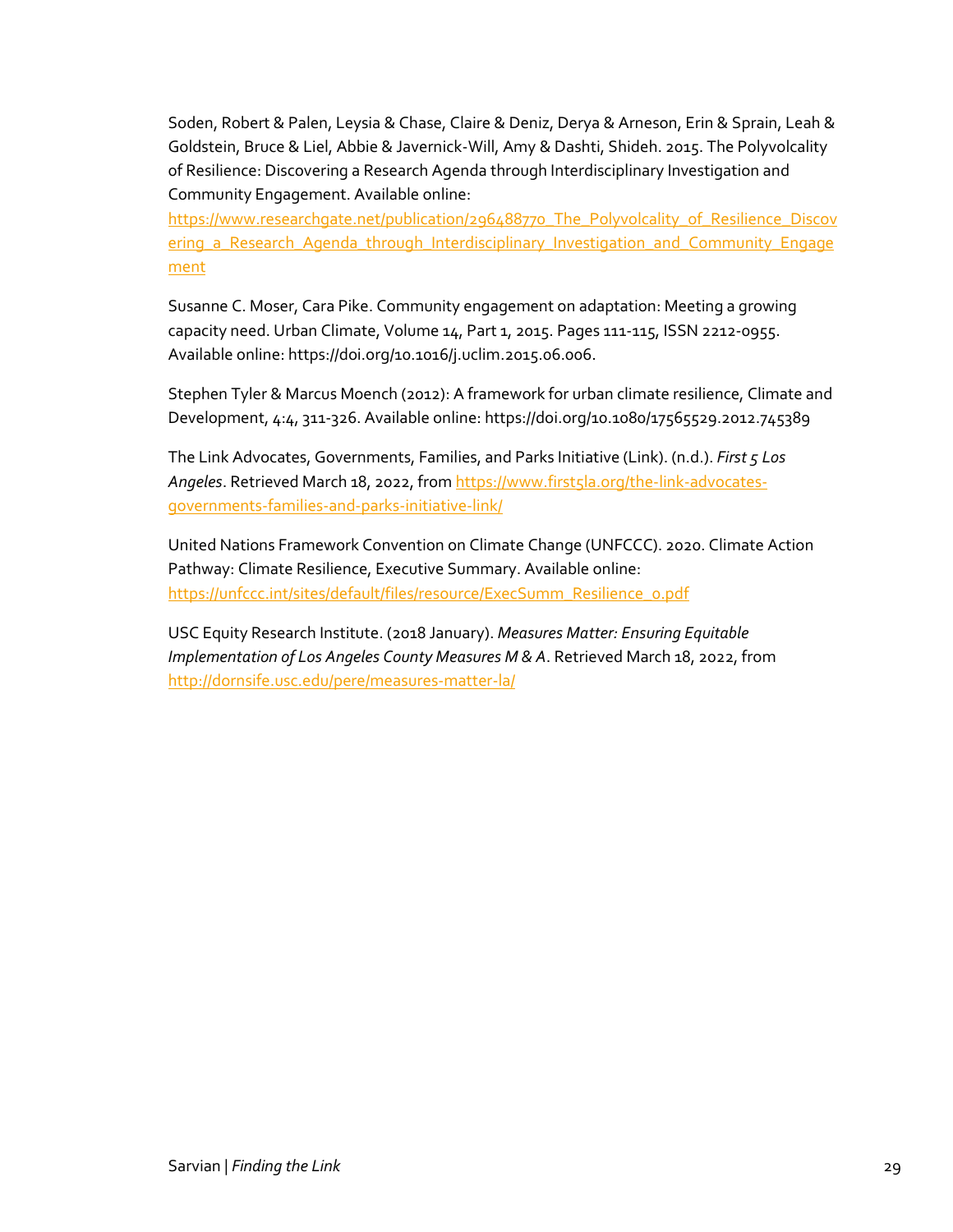# **Appendix A: Interview Protocol and List of Interviewees**

Below is a sample of the research protocol used for each interview.

### **Research Question**

My research answers the following question: "To what extent does the Link Program engage with underrepresented communities to provide funding opportunities for climate resilience?"

#### **Defining "climate resilience"**

The World Bank, in a 2014 study examining their community-driven development portfolio to assess the potential for building climate resilience of vulnerable communities, defined climate resilience as "actions that seek to reduce sensitivity to or increase adaptive capacity in the face of extreme weather events or longer-term climate changes" (Arnold et al., 2014). Similarly, the Center for Climate and Energy Solutions (CCES) defines climate resilience as the ability to "anticipate, prepare for, and respond to hazardous events, trends, or disturbances related to climate" (2021). With these definitions, this capstone research intends to be grounded in a definition that focuses on prioritizing people to ensure their environments are resilient from climate events.

### **Interview Questionnaire**

This questionnaire guide was modeled after Orr's work in developing a score card to measure climate resilience (2021). Questions are numbered, follow up questions or notes to the interviewer are in *italics*.

- 1. Thank you so much for your time and for being a part of this interview. I wish to stress that your responses will be treated with confidentiality and (if needed) anonymity; it will have no bearing on your current funding. Additionally, I will be recording the interview solely for my notetaking purposes; I will not share the recording with anyone else. Your name will be included in the list of interviewees in my final report; if I do quote you directly, I will confer with you beforehand to make sure you approve.
- 2. I understand your organization's vision is centered on the following [a description of the organization's vision, goals, and approach is given]. Is there anything I missed?
	- a. Could you expand on what your role is in the organization? Are you this involved in your other projects as you are with the Link Program?
- 3. How would you describe the Link Program in your own words? Why is your organization involved in the Link Program?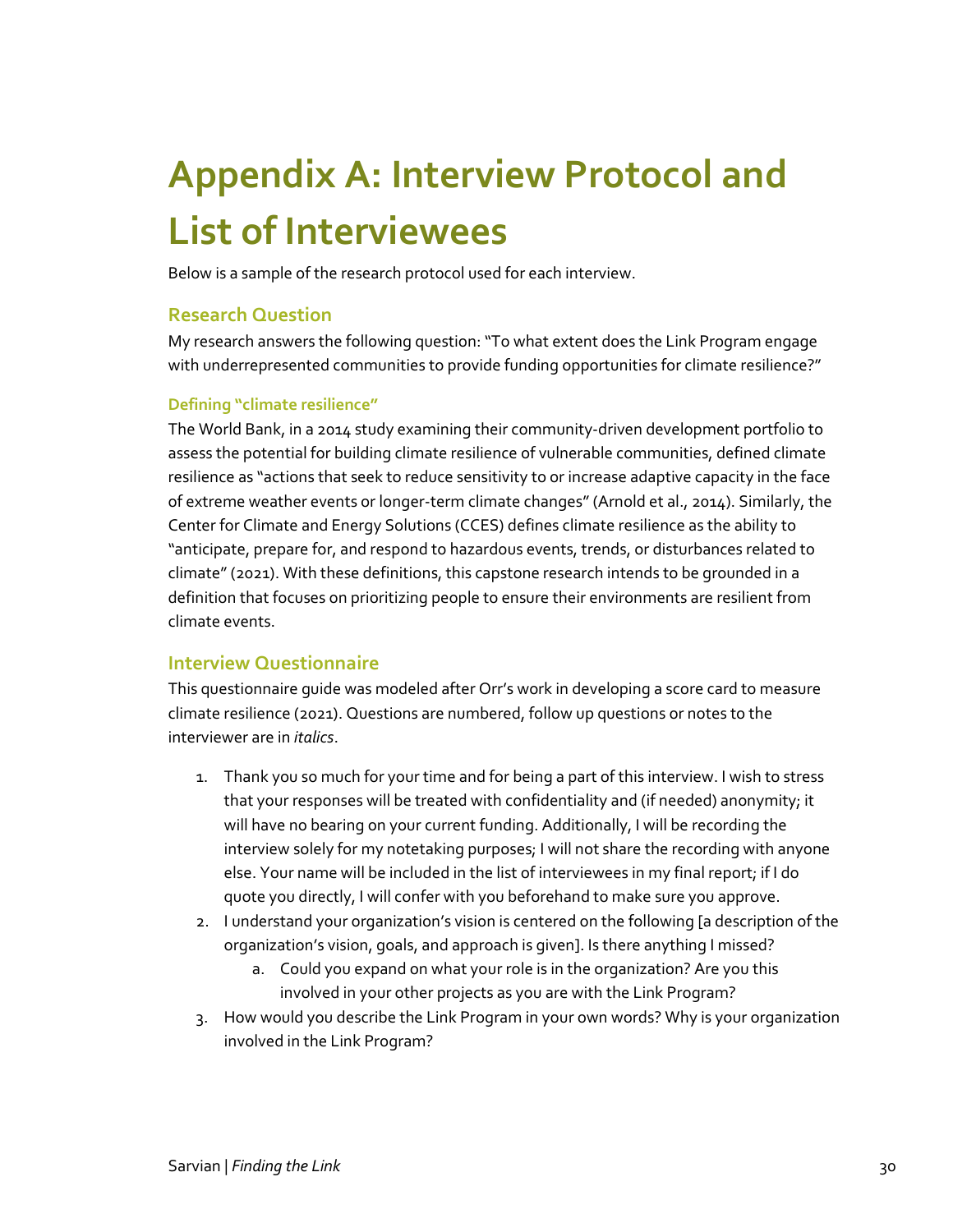- *a. See if the organization is oriented towards climate resilience; what are their priorities of the Link Program?*
- **4.** \*\*\***How do you and/or your organization engage with the community-based organizations through the Link Program? If you are a CBO, how do you engage with community members through the Link Program?**
	- *a. Any tie into climate resilience? Has the Program helped increase community capacity about climate resilience?*
	- *b. Do you think the community cares or is paying attention to climate resilience?*
- 5. Tell me about your experience of the Program so far; what are some insights your organization has gained, especially with respect to the development of parks, green infrastructure, and funding? What about the Program's efficiency to meet its partnership goals?
	- *a. What does success of the Program look like?*
	- *b. When thinking about the challenges of the Program, what keeps you up at night? What are your biggest challenges?*
	- *c. What do you find most meaningful?*
	- *d. Strengths/improvements?*
	- *e. what about community engagement? Has that changed?*
	- *f. How does climate change enter into/affect your work?*
	- g. What would you like to improve for future similar programs?
	- *h. Inquire about integrating climate resilience*

#### *[transition to talking about climate resilience]*

- 6. What do you think of when you think of climate change? How do you think climate change impacts locally, or the role of local actors to address it? What do you think when you think of climate resilience? Tell me about the first or most recent time you talked with someone about climate resilience (either in the Program, with an elected official, or a City employee). How much of your organization's work do you think is connected to climate resilience?
	- a. *How do you see this coming into the Program?*
	- b. *If they don't think their organization is involved, ask why.*
	- *c. Some might view CR as integral, others distracting; what are your viewpoints on it?*
- **7. \*\*\*Do you think community-based organizations, community members, or other participants of the Link Program are concerned about climate change? What about climate resilience?** 
	- a. *Probe further – why/why not?*
	- **b.** *\*\*\*Do you engage with them on the topic of climate resilience? How?*
	- c. *Use the definition above as a grounding in case they need it – maybe probe on if they agree with the definition.*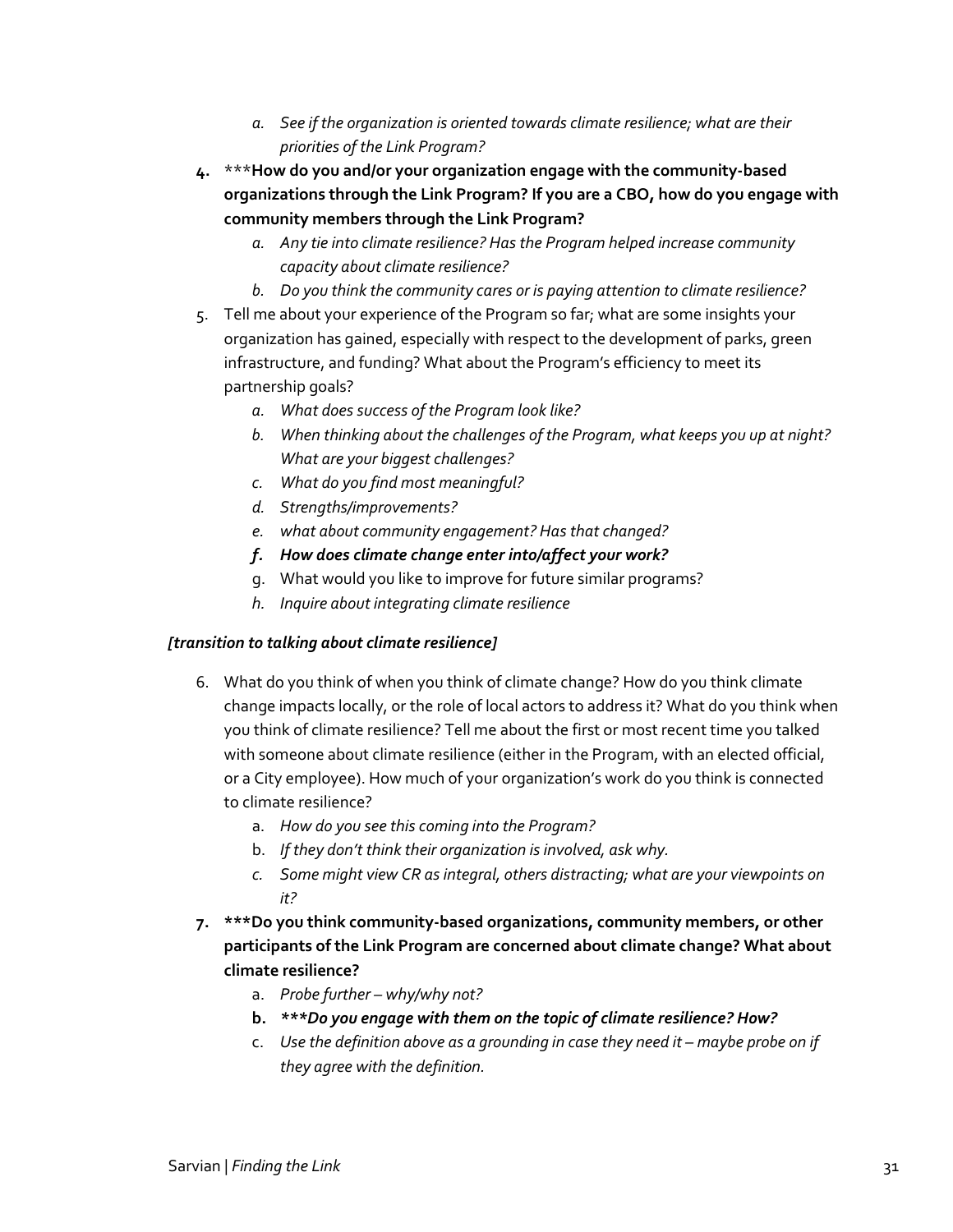- 8. If there was a funding opportunity presented from the State that is climate resilience oriented, and focused on local community empowerment, would the Link Program seem like a good fit to apply through?
	- a. *The idea here is to see if they can see the connection between this theoretical funding source and their work in the Link Program.*
	- b. *Probe further on whether they have looked at programs like ReDesign LA (Link for Measure W) and how it is focused on "multiple benefit projects" – do they see Link as a program that helps "multi-benefit projects?"*
	- **c.** *\*\*\*(PB, Robin, and Tori) Transformative Climate Communities is another similar program – are you interested in these funding streams and if so, have you applied? If yes, how did you conduct community engagement?*
- 9. **(IF TIME)** Do you believe your political leaders are committed to addressing climate resilience in your community? If so, how? If not, why not?
	- *a. If you don't want to talk about it, that's no problem.*
	- *b. If they need help: I've noticed in other Site conversations that political support can be crucial in getting an application through the door, or getting enough political momentum to move an RFP forward; what role do you see political leadership playing in the program, it's success and its capacity to address climate resilience?*
	- *c. What do you think it would look like for political leaders to address climate resilience in their community?*
- 10. Is there anything else I didn't ask that you want to share with me, or you think I should know/is relevant? Is there anyone else you think I should interview for this project?

### **Interviewees**

The following list interviewees who were invited and agreed to participate in this research. A total of ten interviews were conducted, and interviewees were provided an e-gift card after to thank them for their time.

#### **Cities of Cudahy and Maywood**

- Tori Kjer, Los Angeles Neighborhood Land Trust
- Dilia Ortega and Laura Gracia, Communities for a Better Environment

#### **Panorama City**

- Max Podemski, Council District 6, City of Los Angeles
- Andres Ramirez, People for Mobility Justice
- Veronica Padilla, Pacoima Beautiful
- Vianey Moreno, Pacoima Beautiful

#### **City of El Monte**

- Robin Mark, Trust for Public Land
- David Diaz, Active San Gabriel Valley